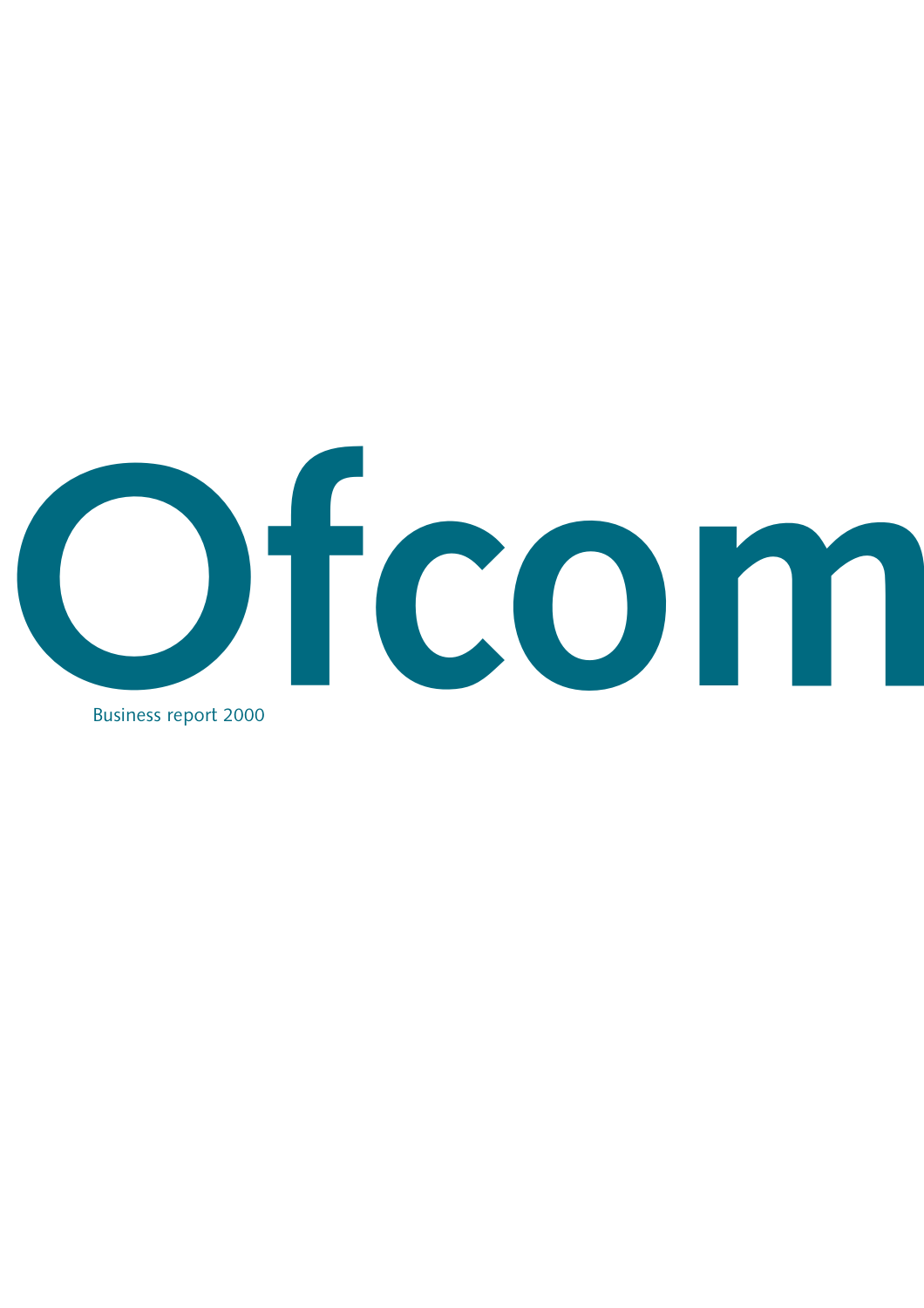*When you read this report you will realise just how wide-ranging are the activities of OFCOM, the Federal Office of Communications. For instance, apart from «classic» regulation in the telecommunications and media sector, we are also responsible for radio as a whole – from examining amateur radio operators through locating the causes of radio interference to frequency planning, e.g. for mobile radio and broadcasting. In practice, this means paying close attention to those details which are absolutely essential for communications to function but which are barely perceptible to the public. To this must be added our strategic and political tasks, which are a matter of public discussion virtually every day. Examples include planning of the universal service in telecommunications, adapting the law on radio and television to the breakneck pace of development towards convergence, or co-ordinating all the measures which are essential for an information society.* 

Our activity is increasingly characterised by the volatility of the telecommunications market. We were obliged to learn this dramatically at the time of the auction for the UMTS licences, as the great downturn in the telecommunications market occurred towards the end of the year. We deliberately allowed the market to operate during the licence allocation procedure and maintained a framework of credible regulation, applying the rules which had previously been laid down. For Swiss consumers it is critical for the new technologies and free frequencies to be made available as quickly as possible – the market will either accept or reject those technologies.

One factor is unavoidable: conflicts of aims will increasingly occur in our activities. Often the goals of the telecommunications market are not the same as those of protection of the environment, government finances or data protection, to cite just a few examples. With regard to the different interests involved, it will be indispensable in the future to promote discussion even earlier, even more clearly and even more vigorously. Viewed in this light, communications are becoming more political. Those who believe that telecommunications or communications in general are merely a matter of technology are deceiving themselves. In the pages which follow we would like to explain these relationships in greater detail.

All our activities, be they «daily business» or matters of fundamental importance, must be open, consistent, and always friendly and appropriate. And efficient too, of course! This is why the last year has been particularly characterised by our attempts to provide these services at a lower cost and to charge them to the appropriate originators. In this context, it helps that OFCOM is a «NPM» office: it is managed with a performance specification and a global budget. We have a cost/performance account which allows us to account accurately for more than 170 products. Such instruments are not yet common in the public administration and are not easy to introduce. They allow OFCOM to demonstrate a growing awareness of costs, a more pronounced «customer understanding» and better cost transparency towards the outside world. A transparency which, moreover, also serves as a byword for this business report.

*Marc Furrer, General Director*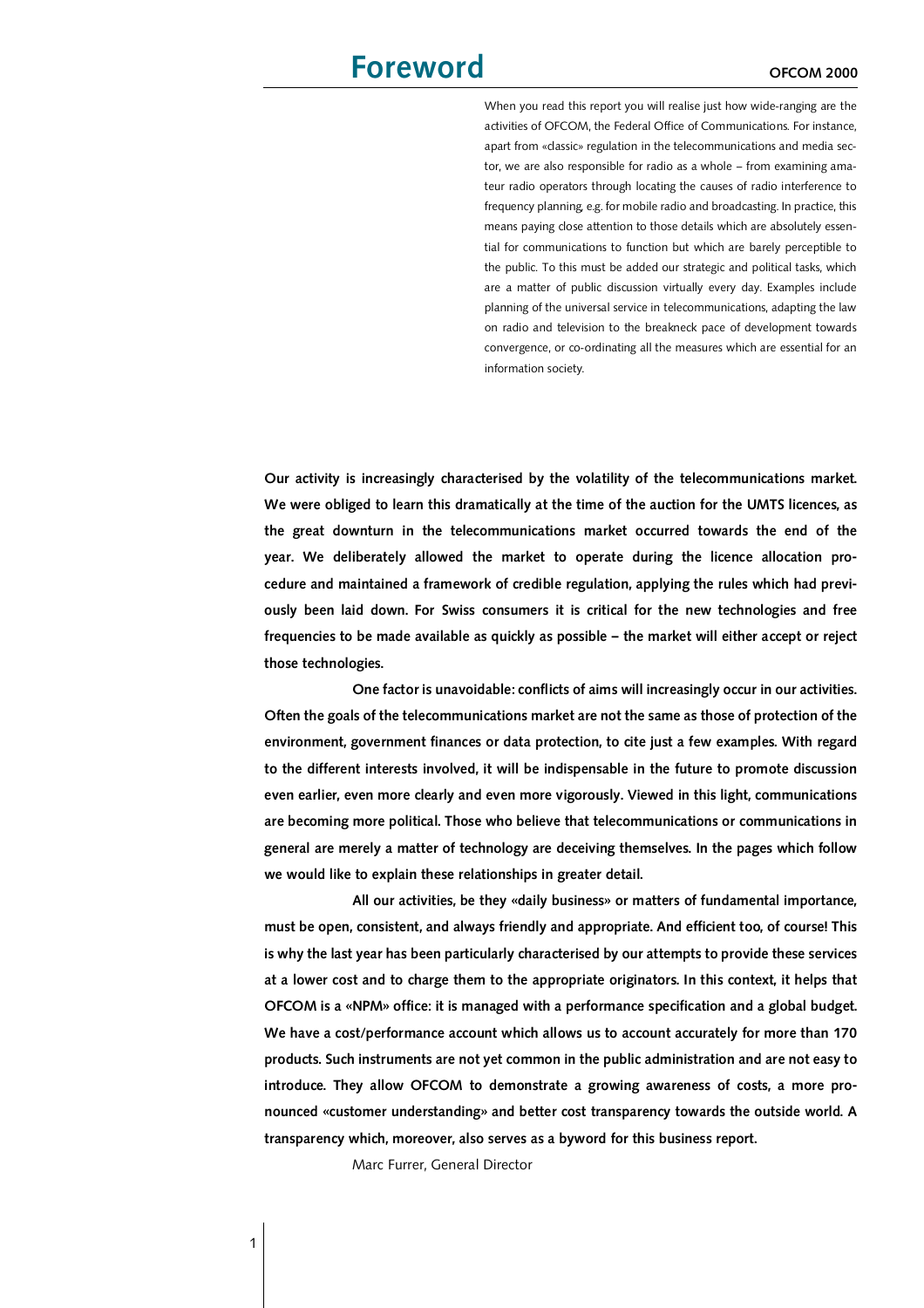| <b>Foreword</b>              | 1  |
|------------------------------|----|
|                              |    |
| <b>Contents</b>              | 3  |
|                              |    |
| Management report            | 4  |
|                              |    |
| Performance report           | 7  |
| Radio and television         | 7  |
| <b>Telecom Services</b>      | 12 |
| Radio licences and equipment | 18 |
| Frequency management         | 20 |
| <b>International affairs</b> | 25 |
|                              |    |
| <b>Outlook</b>               | 28 |
|                              |    |
| <b>Personnel</b>             | 31 |
|                              |    |
| <b>Finance report</b>        | 34 |
|                              |    |
| <b>Annex</b>                 | 38 |
|                              |    |
| <b>Impressum</b>             | 40 |
|                              |    |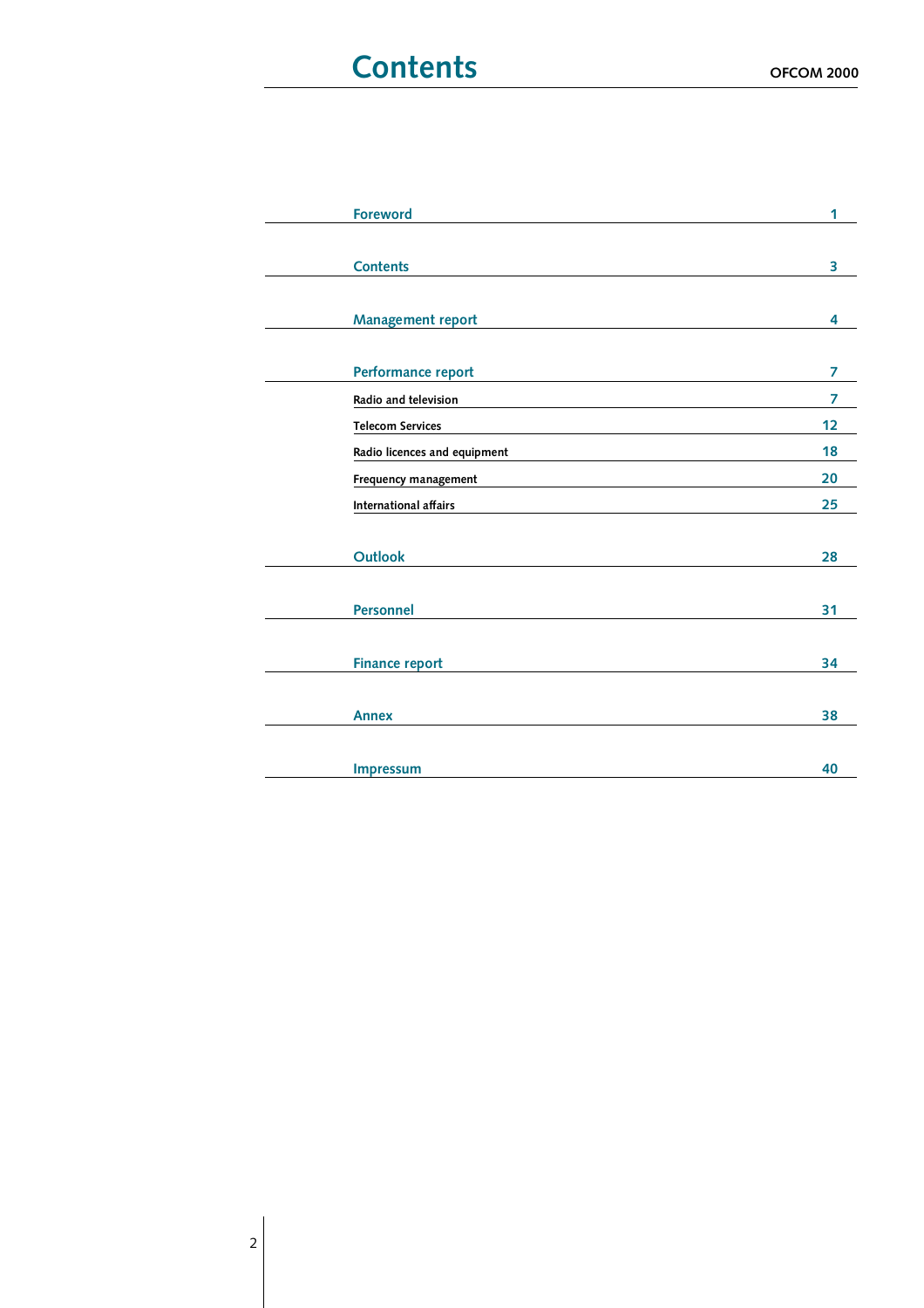# Management Report OFCOM 2000

*Since 1999 OFCOM has made itself available, in a pioneering role, for application of the principles of New Public Management (NPM) in the Swiss federal administration. These pilot projects are being conducted under the FLAG concept (FLAG: management with a performance specification and a global budget). In the reporting year we were able to conclude the first performance specification period, 1999 – 2000.*

## Management of the administration office

In the first two years we have made use of the increased operational freedom of action compared to the customary form of federal administration. Understanding of modern administrative management continued to increase in the second FLAG year. It was possible to improve operational resources. Management personnel showed exceptional leadership and responsibility with the emphasis on goal-oriented performance. A rethink took place at all levels with regard to our performance specification. The definition of goals for the range of over 170 products facilitated this process. Discussion with employees as a basis for «goal-oriented management» proved successful.

However, the limits and conceptual problems already acknowledged in 1999 with regard to the implementation of FLAG and confronting an office with predominantly sovereign tasks, were confirmed. For OFCOM it continues to be difficult to define quantitative performance indicators in the area for which it is solely responsible. The rules in the financial sphere still leave too little room for manoeuvre. For example, we are not allowed to carry forward financial resources which have not been exhausted to the new business year. The extra costs associated with FLAG and imposed on the core business, as well as the imbalance between cost and benefit, continue to prove problematic. A working group with representatives from all FLAG offices, set up especially for this purpose, is currently attempting to solve the most important problems.

We have learned the first lessons from the performance specification period which has just been completed and have arranged for corrections to be incorporated into the performance specification for the period 2001-2003. The new performance specification has been improved with particular reference to strategic objectives (above all performance indicators for each product group) and financial transparency.

#### **Finances**

The financial result, which is again a good one, confirms, amongst other things, the continued growth in cost-awareness. Among other things we have managed without the external consultancy services whose planned budget was some two million francs and we made purchases which were cheaper than expected. Operational accounting procedures were improved. For the first time, the imputations are based on the asset accounting system which has been in operation since mid-2000. We now enjoy substantially better cost transparency for future pricing of OFCOM products and on 1 January 2001 implemented the first amended fees. In the new performance specification period this gives us the opportunity to better fulfil our statutory task, by covering the cost associated with each individual product by the price. Licensees pay only those costs which they actually give rise to.

*3*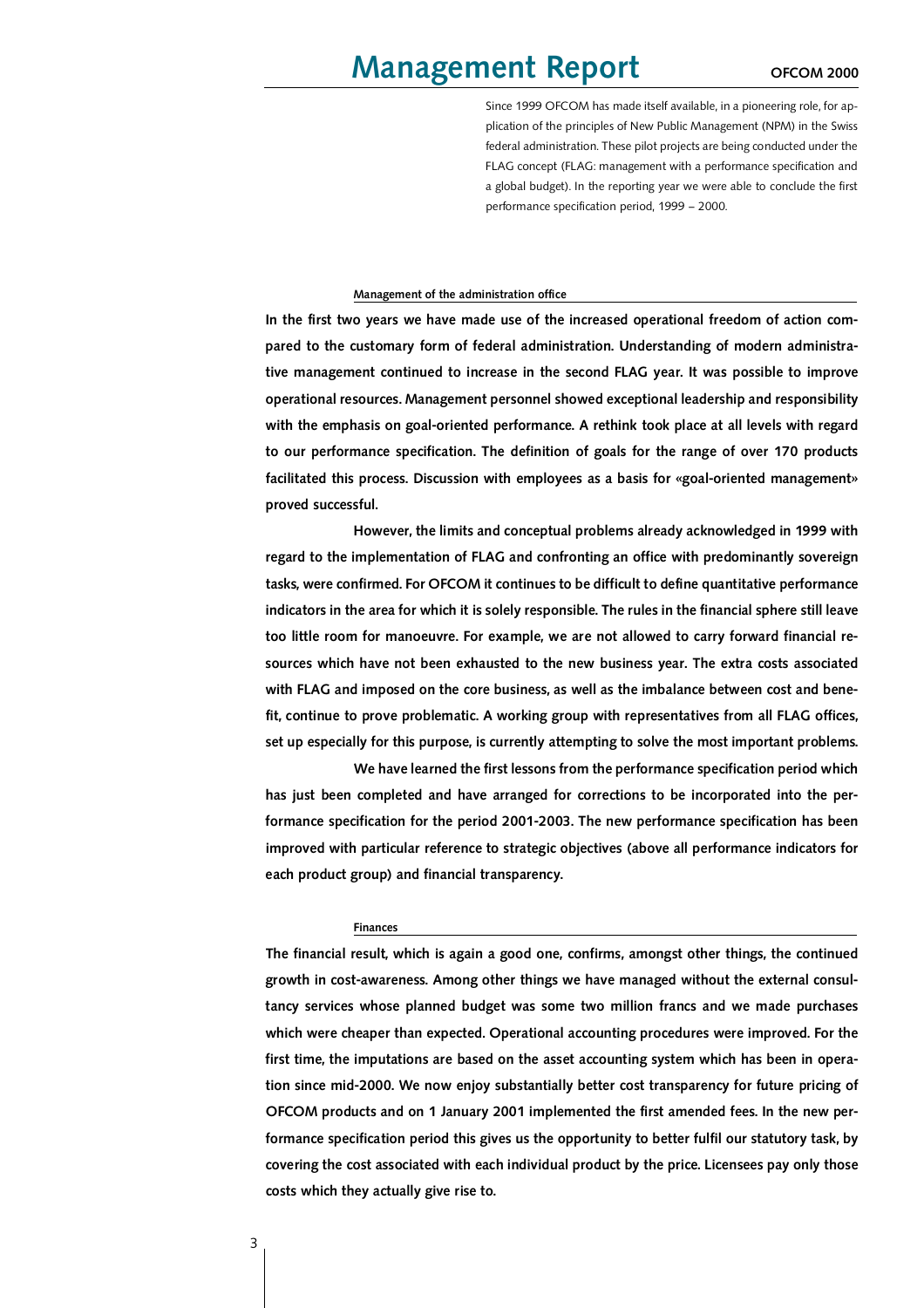## Personnel policy

With 260 full-time posts, personnel figures moved within the same margins as in the preceding year. 27 new staff joined the organisation and 33 either left or took up new positions, meaning we now have 285 members of staff. Thanks to tighter management of personnel resources – due in part to internal job rotation – we were able to partially compensate for the difficulties in recruiting personnel with legal and technical training from a labour market which has dried up in our sector.

After the good experience with the first two trainees in media/IT we would like to train more trainees and placement students. In the future, in each academic year, we shall therefore take on two young people for training. From 2003 OFCOM will consequently be employing 6 trainees simultaneously. In the reporting year, in addition to the trainees, we also trained university placement students in the legal sector.

## **Outlook**

OFCOM is going through a further year of consolidation in all FLAG areas. Product managers now also budget financial resources from the viewpoint of individual product goals. Thus we shall also be adapting the cost accounting system to the new situation and simplifying aids at all levels. In this context, the information provided will correspond better to the individual requirements of operational management (OFCOM) and strategic management (the Federal Council, the Department and Parliament).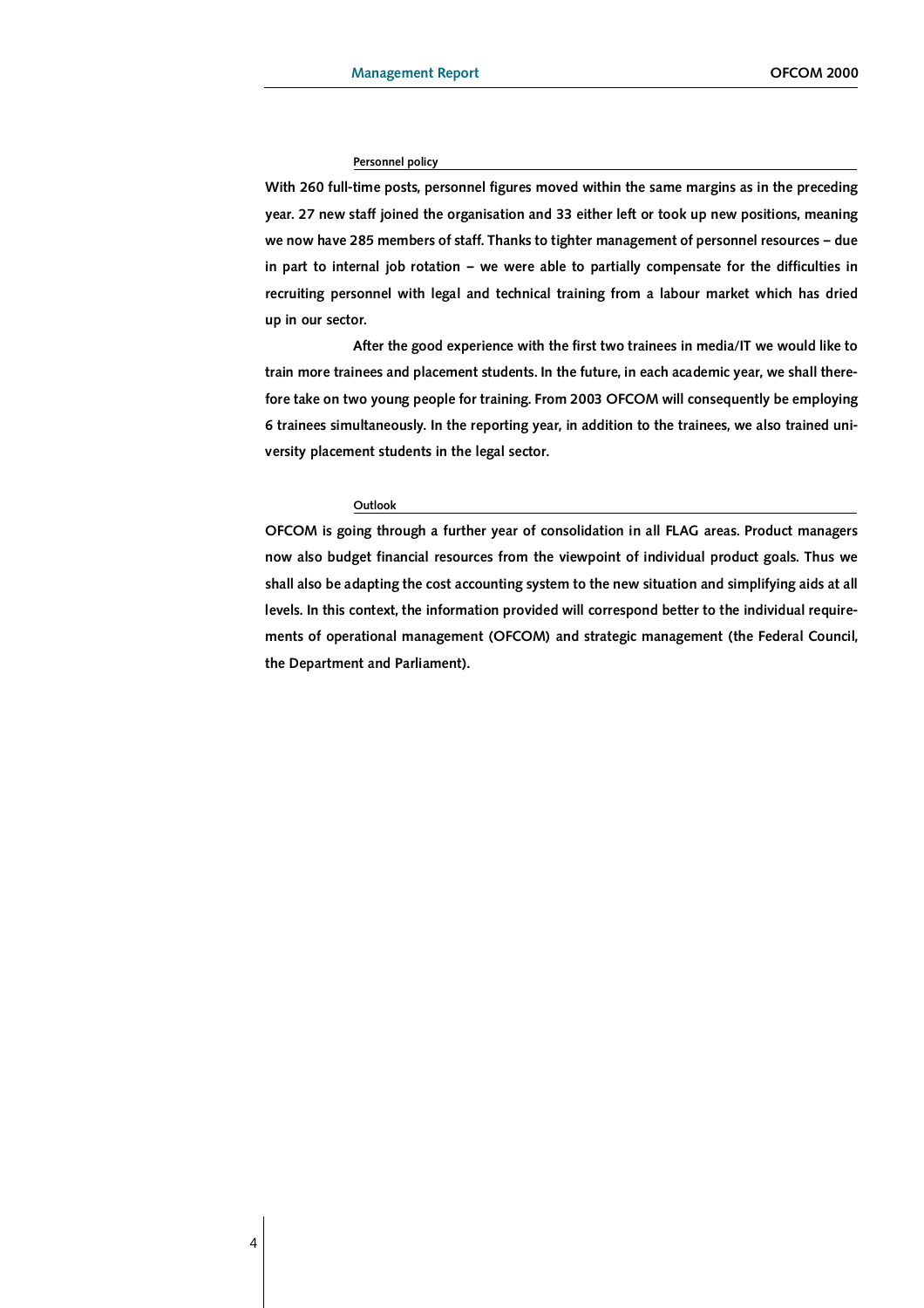## Performance Report

*Organisationally, OFCOM is sub-divided into three 'product divisions': Radio and Television (RTV), Telecommunications Services (TC) and Radio Licences and Equipment (Funkkonzessionen und Anlagen - FA) which provide services for external customers. The Frequency Management (FM) and the Resources and Organisation (BO) divisions, on the other hand, work primarily for the product divisions. The Frequency Management division, for example, handle the planning, allocation and monitoring of frequencies, as well as corresponding research work. The classic internal services in the areas of personnel, finance, IT and logistics are combined in the Resources and Organisation Division (Betriebswirtschaft und Organisation - BO). The International Relations (IR) Service co-ordinates international activities and Switzerland's representation in specialist international organisations.* 

Following the trend towards convergence of electronic media and telecommunications, OFCOM is one of the few organisations world-wide to combine these two areas under one roof. As a consequence of this, the Office reports to two different authorities.

On the one hand, the Office prepares work concerning the electronic media for the Federal Council and the Federal Department for the Environment, Transport, Energy and Communications, makes the necessary applications and implements the decisions. On the other hand, it is active in the telecommunications sector for the Federal Communications Commission (ComCom), which is competent as an independent authority in this area.



## Radio and television

Key areas related to radio and television in the reporting year included on the one hand thorough legislative reform and on the other hand consolidation of the existing broadcasting environment. Whereas the preparatory work for the revision of the Radio and Television Law (LRTV) has the strategic re-alignment of Swiss broadcasting policy as its objective, day-to-day activities centred on minor adaptations to the market.

The entry of new players into the market was no longer a characteristic feature of developments in broadcast radio; rather, the focal point was the repositioning of existing enterprises. Such restructuring processes are extremely complex, in view of the largely saturated mar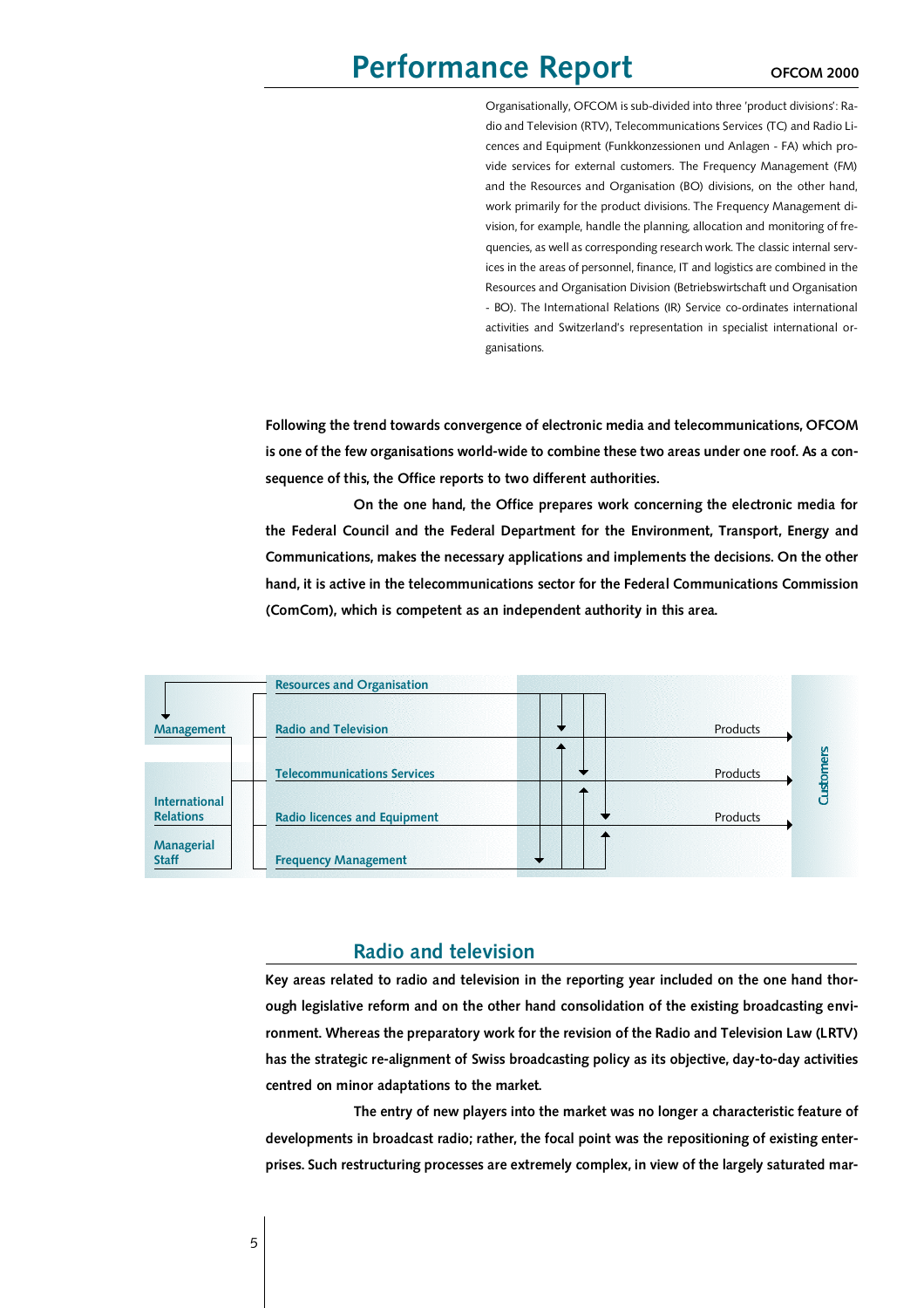ket, and this imposes some demanding requirements on the processing of licence applications (television applications in eastern Switzerland, applications from local radio stations for a change in the Federal Council's directives relating to FM transmitter network planning).

## National / regional linguistic radio broadcasting

In the market for national/regional linguistic radio broadcasting, the trend towards packaged offerings was reinforced. In the year 2000, the Federal Council licensed five new radio stations which provide niche programming with popular genres of music. These are without exception low-cost stations from existing broadcasters, which are distributed by cable and which generally rely on the production infrastructure of private radio stations.

In the case of television, the assumed saturation of the market was confirmed. New entrants are therefore confronted with tough competition for markets. The German broadcaster RTL/Pro Sieben Schweiz ceased transmission after only five months. Other broadcasters attempted to enter into co-operation with major media corporations: examples include the participation of the German music TV channel Viva in S Media Vision AG (Swizz) and the Ringier publishing company in Sat.1 Schweiz.

*h t t p : / / w w w . b a k o m . c h / e n g / s u b s u b p a g e / d o c u m e n t / 6 4 / 1 4 1 4*

## Local/regional radio

The key feature at local/regional level is the trend towards diversification and consolidation. Even regional radio companies are gradually adopting the strategy of the larger stations, offering different products according to the segmentation of the audience (Radio Top Two, Radio aktuell zwo, Radio 32 Goldies). It is also apparent that local programme makers need to reach a certain critical size to face up to future multimedia requirements. In the Grisons, for example, the radio stations, in conjunction with the local TV station, are planning a merger into a single sponsoring company. There are similar intentions in canton St. Gall. Applications for amendments to the Federal Council's directives for the FM transmitter network plan (central and eastern Switzerland), in order to achieve greater transmission coverage, are another new feature. These attempts are also an expression of the intense struggle between stations in these regions which are dominated by publishing companies and those which are independent of publishers.

In French-speaking Switzerland, after two years of negotiations with the French frequency management authorities, it was possible on the night of 2-3 November 2000 to change more than 40 FM frequencies. This action, which is intended to produce better reception quality in the regions around Lake Geneva and in the Chablais region, is the result of the excellent co-operation between OFCOM, the Swiss Radio and Television Company (SRG) and the private stations involved. The stations which benefited from this were RSR La Première, Espace 2, Couleur 3, DRS 1, RSI 1, Lausanne FM, Radio Chablais, Radio Lac, ONE FM and Radio Framboise.

*h t t p : / / w w w . b a k o m . c h / e n g / s u b s u b p a g e / d o c u m e n t / 6 4 / 1 4 1 3*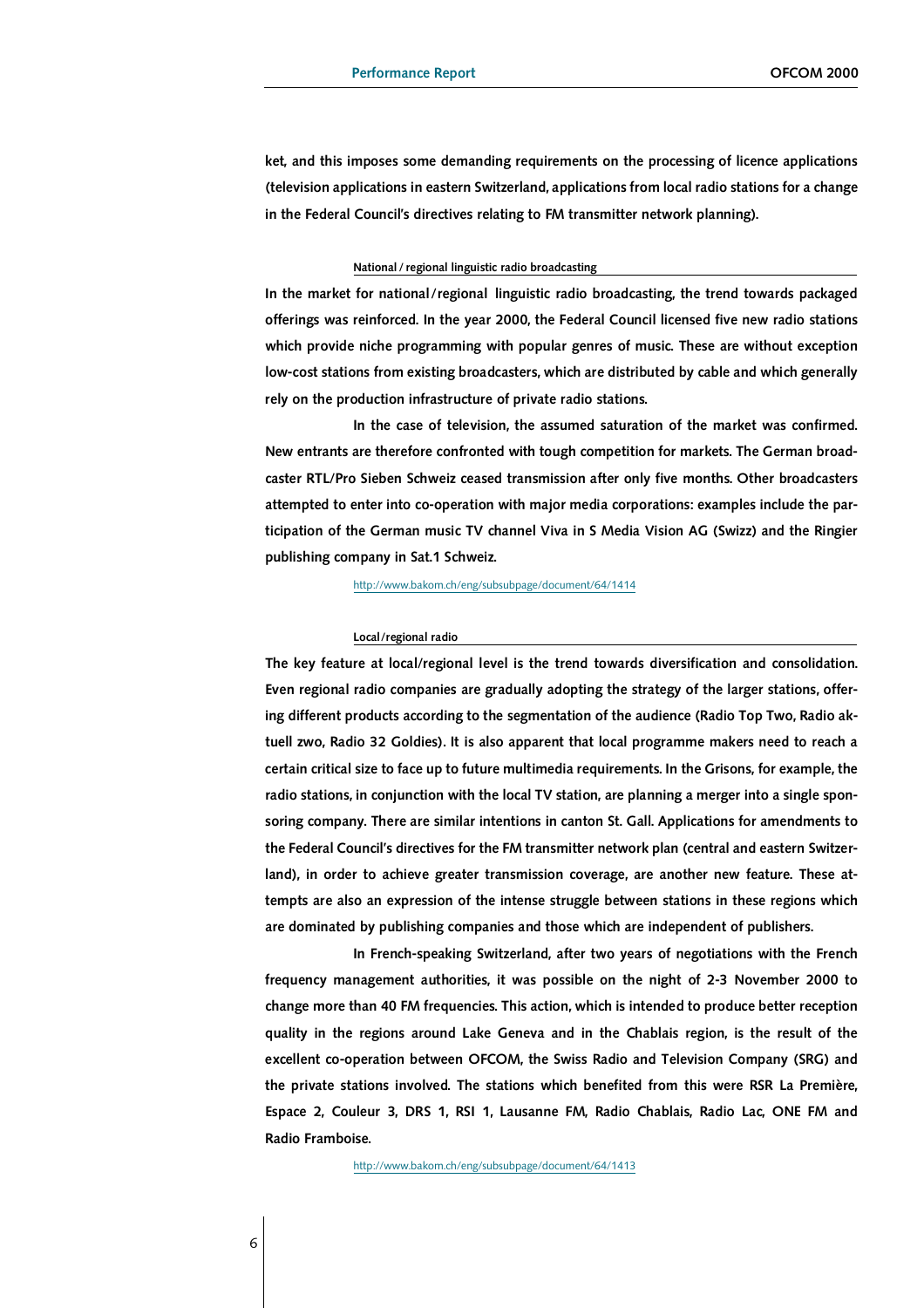A new model was introduced for allocating proportions of the reception fees to the local radio stations. In accordance with modern quality management principles, it is no longer the broadcast programme which is the key factor; rather, a check is carried out on whether the station has the organisational and personnel resources to improve programming conditions as per the statutory performance specification (input rather than output control). The qualifications of the personnel employed and training measures are also important.



Fee splitting 2000



Total available funds: 13 million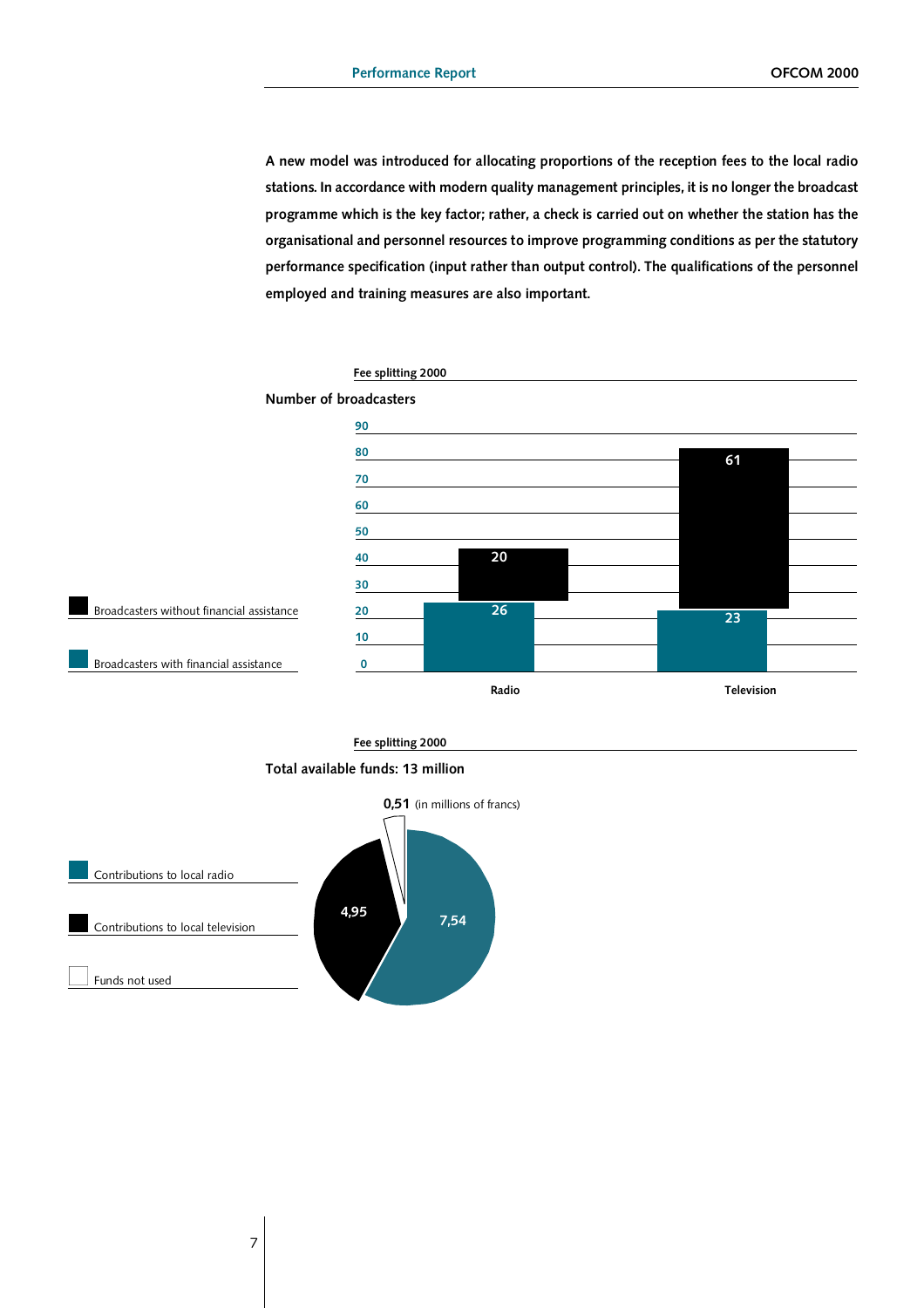## International radio broadcasting

On 20 September 2000 the Federal Department for the Environment, Transport, Energy and Communications (DETEC) approved the new coverage concept for Swiss Radio International (SRI) for the years 2000 – 2004. Analogue short-wave broadcasts in the priority coverage areas (Africa and South America) will be retained until the end of 2004. Furthermore, the website («swissinfo.org») will be supported in order to meet SRI's performance specification.

## Reception fees

In December 2000 the contract between DETEC and Billag AG for collection of radio and TV reception fees was signed, after Billag AG had been successful in the public invitation to tender launched in December 1999. The agreement is to come into force at the beginning of 2001 and will put the fee collection system onto a new and more efficient footing.

## **Supervision**

OFCOM decisions on advertising, sponsorship and technical broadcasting can now be accessed via the Internet. This service is intended primarily to contribute to informing radio broadcasting companies and, in a preventive fashion, to help ensure that their practice is adapted to the applicable statutory regulations.

*h t t p : / / w w w . b a k o m . c h / e n g / s u b p a g e / ? c a t e g o r y– 5 8 . h t m l*

## Key projects

## *Revision of the Radio and Television Law (LRTV)*

Activity in the radio and television sector was strongly characterised by the work being done on a new Radio and Television Law (LRTV).

In January the Federal Council adopted a discussion paper prepared by OFCOM, laying down the strategy for a new Radio and Television Law. Within the framework of a socalled «dual» system, on the one hand the SRG will provide a comprehensive and competitive public service, whilst on the other hand the latitude for private radio and television companies will be extended.

*http://www.uvek.admin.ch/doku/presse/2000/d/00012002.pdf* 

On this basis, the draft for a new Law was drawn up within OFCOM and approved in December by the Federal Council. At the end of 2000, the draft, with the corresponding explanations, was submitted for the consultation process; this will take until April 2001.

> *h t t p : / / w w w . b a k o m . c h / f r e / n e w s / 5 0 6 / 5 0 6 . p d f h t t p : / / w w w . b a k o m . c h / s p e c i a l / r t v g / r t v g– e r l– f . p d f*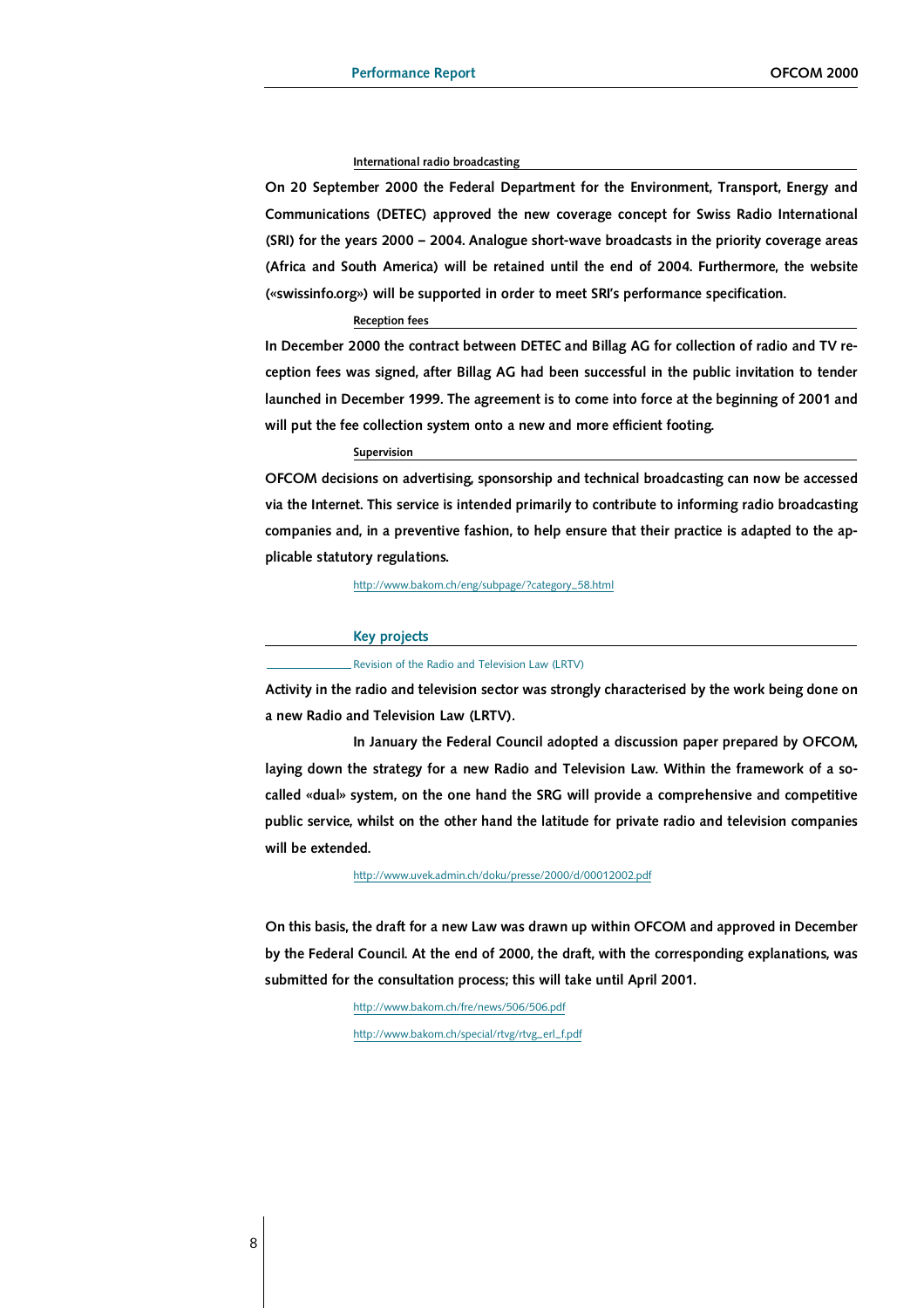## *Digital Video Broadcasting (DVB)*

In May 2000 we launched a project related to technical and political clarification concerning the possible introduction of digital terrestrial television. With reference to the European planning conferences (which will probably be held in 2003 and 2005), the conditions must be met to ensure the effective representation of Swiss interests. A DVB platform ensures contact with the Swiss players in the world of digital television. This body ensures the optimal exchange of information between the administration and interested outside parties.

## *Digital Audio Broadcasting (DAB)*

In the reporting year, OFCOM completed the DAB pilot project in the Bernese Oberland. It was possible to integrate the transmitter network set up in the course of the trial into the national network. A CD-ROM on the pilot trial can be obtained from OFCOM. Since spring 2000 the SRG has been providing 55 percent of the Swiss population with DAB coverage. In the European arena, this means that Switzerland has the best coverage. Experience with the new broadcasting technology at the technical and economic level has been good. However, the SRG – with DETEC's agreement – has delayed further expansion because of bottlenecks in equipment production and in the reception equipment market. At an OFCOM information event held in November 2000, with representation from all the interested parties, however, there was cautious optimism about future development. We are looking into the possibilities of releasing technical resources for DAB in the VHF sector. An invitation to tender for DAB capacity for private radio companies might be a possibility in late 2001/early 2002.

## Telecom services

After having to guarantee access to the liberalised Swiss telecommunications market for new telecom companies in the two preceding years, the reporting year was characterised above all by enforcement of the rules (supervision). It was also important to prepare and develop the next steps in this dynamic market. For example, new licences were granted for wireless subscriber connections over the 'last mile' (Wireless Local Loop - WLL), a complementary technology to fixed connection by cable or telephone lines. On behalf of the Federal Communications Commission (ComCom), we organised the auction for UMTS licences, thereby laying the foundations for the broadband mobile data services of the future (third-generation mobile telephony). In the area of universal service relating to telecom services, the initial preparatory work was carried out on an invitation to tender for the universal service licence(s) which is/are expected to come into force from 2003. The new providers in the telecom market were able to expand their business into additional sectors of the value-added chain. Interconnection disputes accordingly became more complex and more fundamental.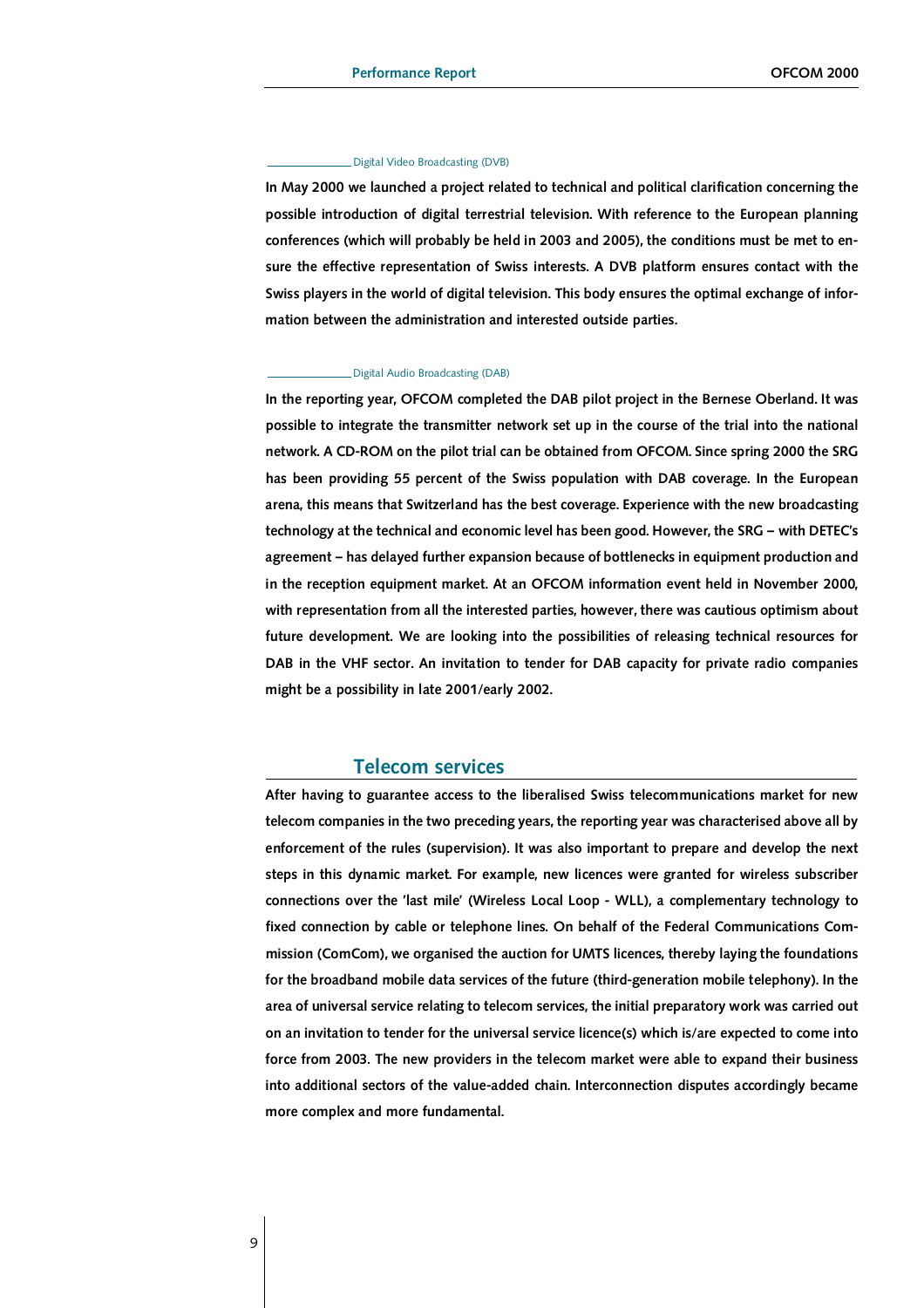

## Development in the number of telecommunication services providers since 1998

*At the end of 2000, 315 telecommunication services providers were registered with OFCOM. Of these, 161 were required to be licensed, because they operate substantial systems independently. 83 providers were newly registered or licensed*

Implementation of the so-called R&TTE Directive of the European Union proved to be quite a task (see the chapter on Radio Licences and Equipment, page 18) regarding notification of the interfaces by the different service providers. In this context, the list of services of all providers was also updated. A summary of the interfaces can be found in the revised list of all service providers on the OFCOM website.

*h t t p : / / w w w . b a k o m . c h / S e r v i c e– P r o v i d e r– L i s t e / w e l c o m e– e . h t m l .*

Further statistics and figures on the Swiss telecommunications market can also be found on the OFCOM website:

*h t t p : / / w w w . b a k o m . c h / e n g / s u b p a g e / ? c a t e g o r y– 6 9 . h t m l*

## Universal service

In the course of the year 2001 the universal service licence(s) will be put out to tender; they will come into force from 2003 onwards and will replace the current Swisscom licence. As part of the preparation for the invitation to tender, the content of the universal service was examined and the development of supply and demand in the market was analysed. Key areas are, on the one hand, the extension of the law to electronic individual communication and on the other hand the relaxation of individual regulations in view of the intensity of competition which reigns. The form of the licence (one national licence or several regional licences) and the future administration of the universal service budget were also examined. Appropriate consultations will be launched in the first half of 2001.

## Mobile radio

Apart from the invitation to tender for UMTS licences and licences for the additional GSM frequencies which will soon be available, on behalf of ComCom we carried out a clarification of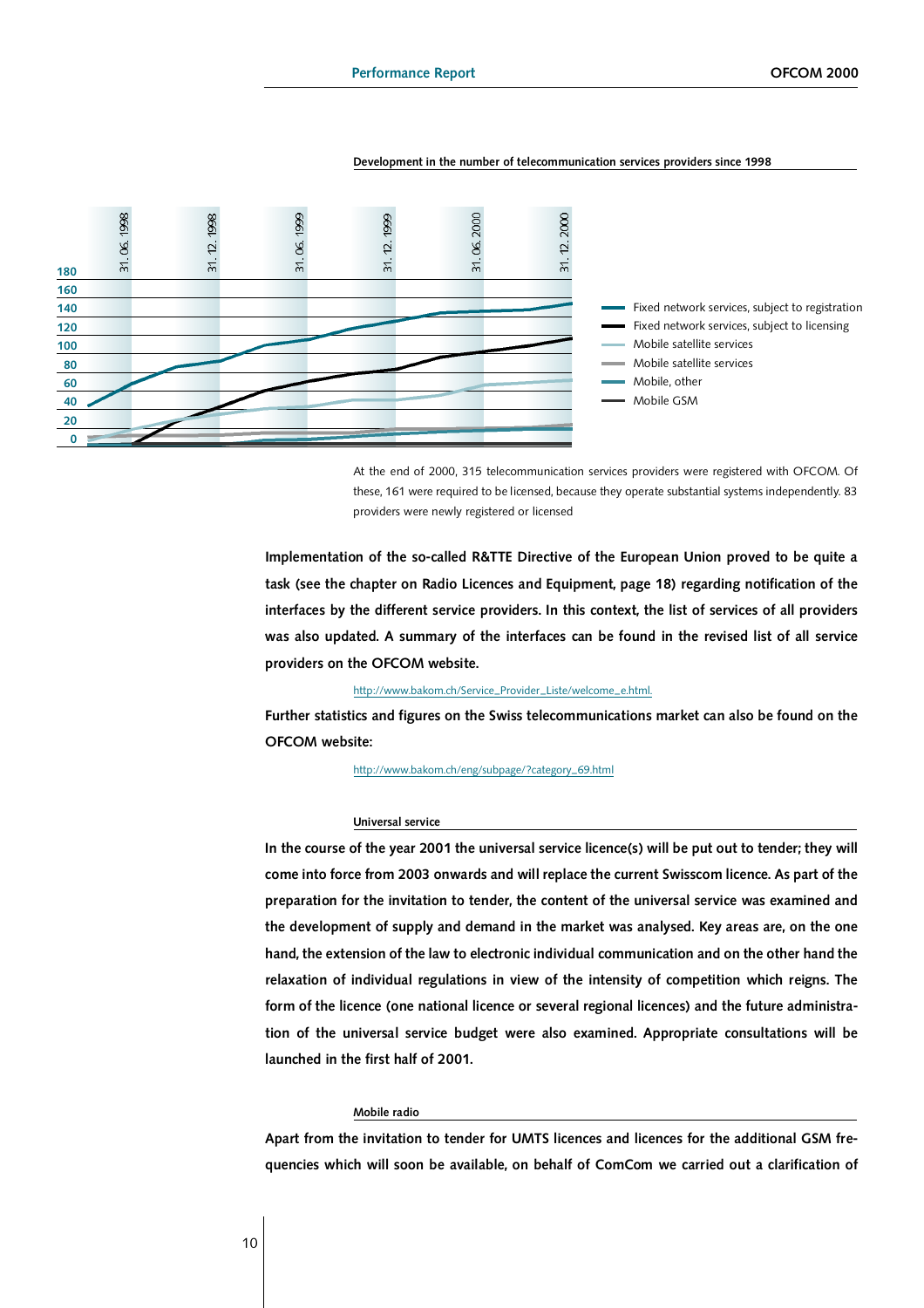requirements for the granting of a licence for a national digital trunked radio network (for use by haulage companies, taxis, public transport, etc.). Interest in a national licence was moderate because of the immaturity of this market, competition from the safety radio network and GSM, as well as the pressure of the financial markets on telecommunications companies. An award for regional networks is now being examined. In co-operation with the swiss conference of building, planning and environment directors, the competent federal authorities and the network operators, recommendations and conditions for co-ordination of the construction of mobile radio antennas were drawn up under OFCOM's leadership. The conditions were adopted in the GSM, UMTS and WLL licences. The intention is to stem the uncontrolled growth of antennas and to construct new networks with greater respect for the landscape.

*h t t p : / / w w w . b a k o m . c h / e n g / s u b p a g e / ? c a t e g o r y– 1 1 0 . h t m l*

## Allocation of blocks of numbers

OFCOM allocates blocks of numbers to the service providers from which the providers allocate individual telephone numbers for use by their customers. Because of growth, the entry into the market of additional service providers and the first shifts in market share, the demand for blocks of numbers remained strong, though not as strong as in 1999. In the reporting year, 240 blocks of 10,000 numbers and 450 blocks of 1000 numbers were allocated. The slowdown in growth of number allocation, however, is a sign of consolidation of the market. This trend is confirmed by the number of carrier selection codes allocated. The following table shows developments since the market was opened up:

Number of CSC codes, blocks of 1000 and 10,000 numbers

| Year                           | 1997 | 1998 | 1999 | 2000 |
|--------------------------------|------|------|------|------|
| <b>Carrier Selection Codes</b> | 52   | 68   | 143  | 53   |
| 1000 E.164 number blocks       | つつ   | 73   | 282  | 455  |
| 10,000 E.164 number blocks     | 220  | 332  | 509  | 240  |

With the involvement of the service providers, we have drawn up detail specifications for the allocation, beginning in September 2001, of alphanumeric numbers in the 0900 and 0800 number ranges. Allocation of all numbers will be carried out electronically via the Internet. This will be one of the Confederation's first comprehensive e-government projects; not only will it be possible to place orders and allocate numbers over the Internet, but the production process in OF-COM will also take place and be controlled completely electronically. With regard to the New Numbering Plan 2002 on 29 March 2002, some important preparatory work has been completed (technical and administrative regulations for implementing the plan) and the first communication measures were introduced under the slogan «From 2002 always use the area code» (with information being sent to all businesses in Switzerland so that the necessary measures can be planned in good time).

*h t t p : / / w w w . b a k o m . c h / e n g / s u b p a g e / ? c a t e g o r y– 9 8 . h t m l*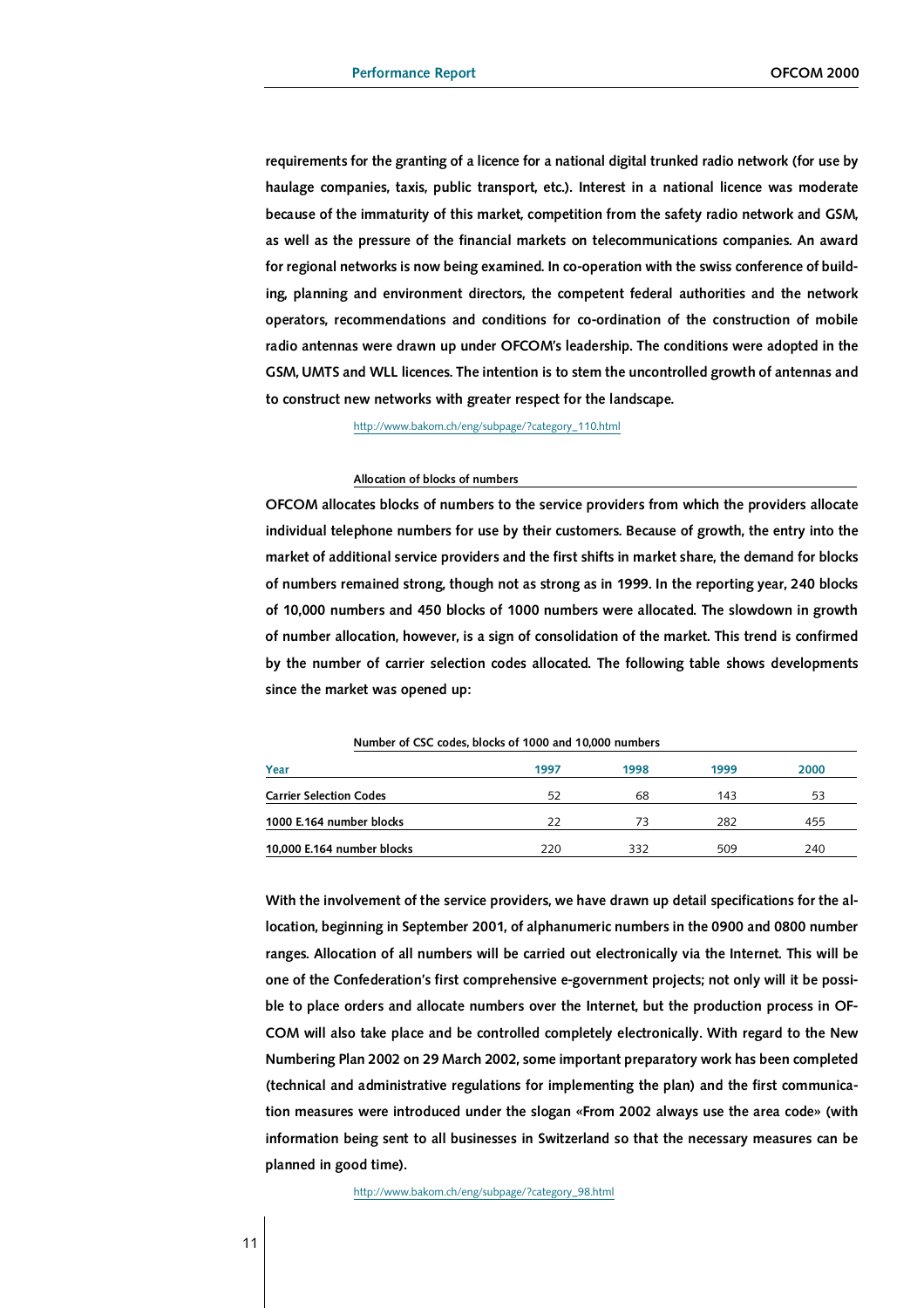## **Interconnection**

In the area of interconnection, Swisscom introduced a pricing scheme based on forward looking long run incremental costs on the basis of the stipulations of the Decree on Telecommunications Services. The new tariffs, however, were not accepted by all providers. Two applications for fixing interconnection prices were submitted to ComCom. In the case of these procedures, OFCOM carries out the official investigation. Legal proceedings were begun regarding two other procedures, one concerning unbundling of the local loop. As for most procedures, we draw up applications for decisions with reference to precautionary measures for ComCom. The complex and time-consuming Commcare interconnection procedure on the subject of leased lines and transmission media could be concluded by a ComCom decision which was prepared by OFCOM. Swisscom's interconnection obligation for leased lines in the subscriber line sector was affirmed. The consequences are lower prices in this segment, to the benefit of competitors. The decision was contested in the Federal Court.

## Joint elaboration of regulatory principles

In co-operation with representatives of the service providers we are layout the groundwork for technical and administrative regulations for emergency call routing, switching carrier preselection, indication of charges and technologies of the connection networks. Co-operation with the service providers under the leadership and moderation of OFCOM experts has proved successful.

## **Supervision**

Several supervisory procedures were initiated in order to implement the rules for fair competition and for protection of consumers in the telecommunications market. The cases prepared by OFCOM concerned compliance with the coverage obligation by a mobile radio operator, compliance with upper price limits by Swisscom as the universal service licensee, implementation of carrier selection call-by-call in a mobile radio network, compliance with the period of 5 days for switching carrier preselection in a fixed network, and the delay in establishing a site database by the universal service licensee. Other supervisory procedures had to be initiated because of negligence in the provision of data for official statistics. In this connection, ComCom also imposed administrative sanctions. One of these was referred to the Federal Court and confirmed by the latter. As far as such measures are concerned, we rely on instruments which are intended to reduce the temptation to infringe the regulations and to promote self-discipline and self-monitoring. One example is the penalties agreed under civil law in the event of infringement of the principles of fair rules in competition (e.g. the period for switching carrier preselection).

## Digital signature

The decree on electronic certification services entered into force on 1 May 2000. Although the production of the technical and administrative implementing regulations was subject to delay because of the co-operation with external specialists, substantial progress could be made with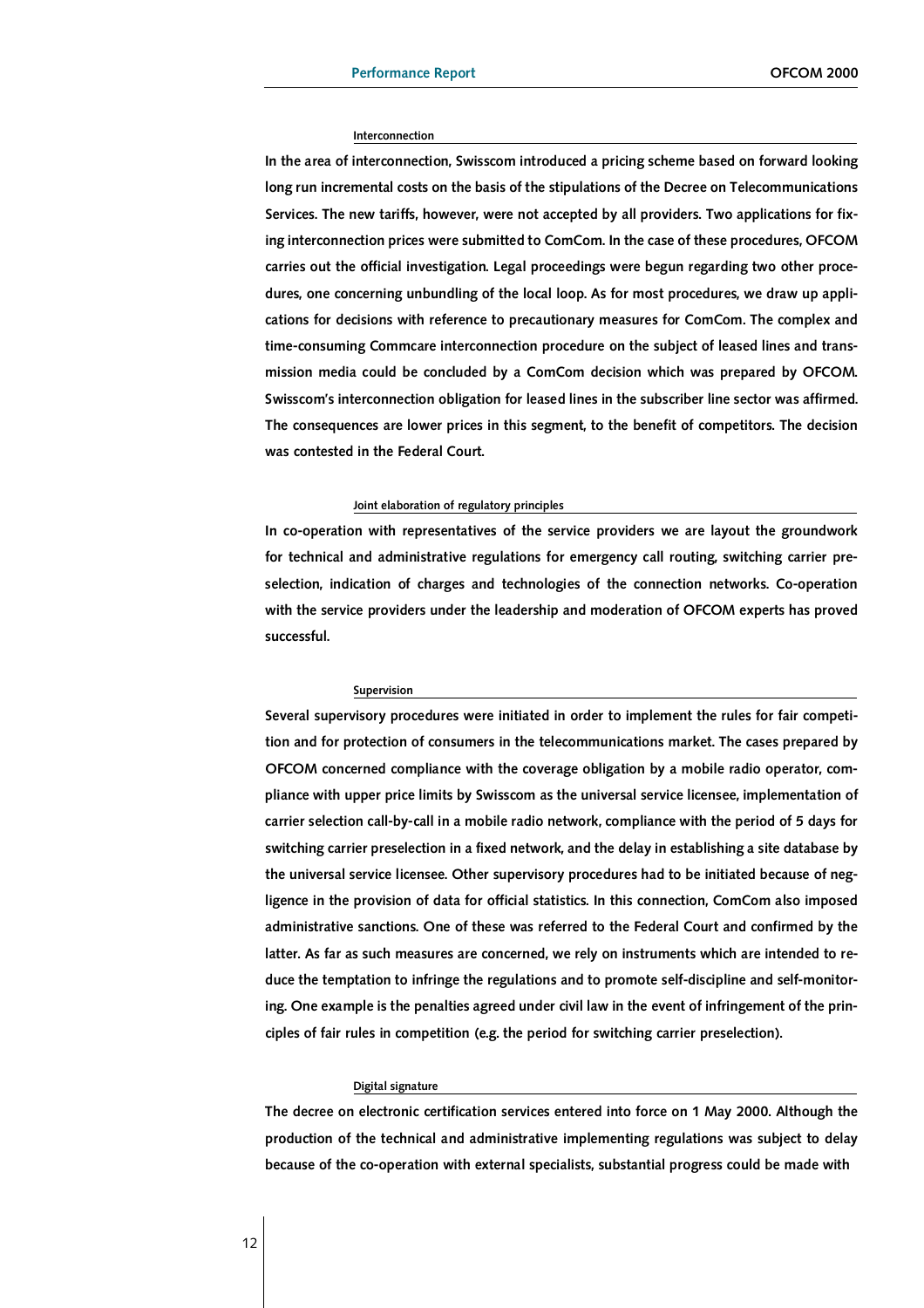regard to the recognition of the first certification services providers (certificates for the digital signature). The enforcement regulations are the subject of a consultation with the relevant experts. This recognition system for signature services constitutes a major step towards the introduction of the digital signature and hence the promotion of confidence in electronic commerce and dealings with the authorities.

## *h t t p : / / w w w . b a k o m . c h / e n g / s u b p a g e / ? c a t e g o r y– 1 0 4 . h t m l*

## Information Society Co-ordination Group (ISCG)

The Federal Council noted the second report of the Swiss Information Society Co-ordination Group (ISCG) and its recommendations for actions. Priority is being given to electronic communications with government (e-government) as well as education and training. Whilst specific key projects and appropriate budgets could be initiated in the first area, the ISCG is of the opinion that there continue to be obstacles on the road to a consistent programme for a nation-wide campaign promoting the first stage in schools. Key areas in terms of requirements are education content for Switzerland as a whole, training and further training for teachers (including Internet training and teaching) and nation-wide equipping of schools with the necessary infrastructure. The discussion on this subject is ongoing.

 $http://www.isps.ch/$ 

## Key projects

## *Wireless Local Loop (WLL)*

In spring 2000 the auction was held for three national licences and five regional licences in each of nine regions, despite an appeal to the administrative court by one candidate; suspensive effect was not granted and the candidate subsequently withdrew its complaint. Thanks among other things to favourable conditions at the time and the great interest of the financial markets in telecommunications companies, it was possible to raise an unexpectedly high amount of more than 582 million francs. Most of the licences went to companies which wish to enter the Swiss market and provide new (broadband) services. Consequently, an interesting contribution to innovations in the strategic sector of broadband services is to be expected in some segments of the markets. The first operational base station was commissioned in December 2000.

*h t t p : / / w w w . b a k o m . c h / e n g / s u b p a g e / ? c a t e g o r y– 9 9 . h t m l*

## *Third-generation mobile radio: UMTS*

Six months later, on the occasion of the UMTS auction, the situation was less favourable. The original number of ten authorised candidates for four practically symmetrical licences fell – somewhat surprisingly – to four in the final days before the commencement of the auction. One factor among others was that the financial markets were refusing further loans to the telecom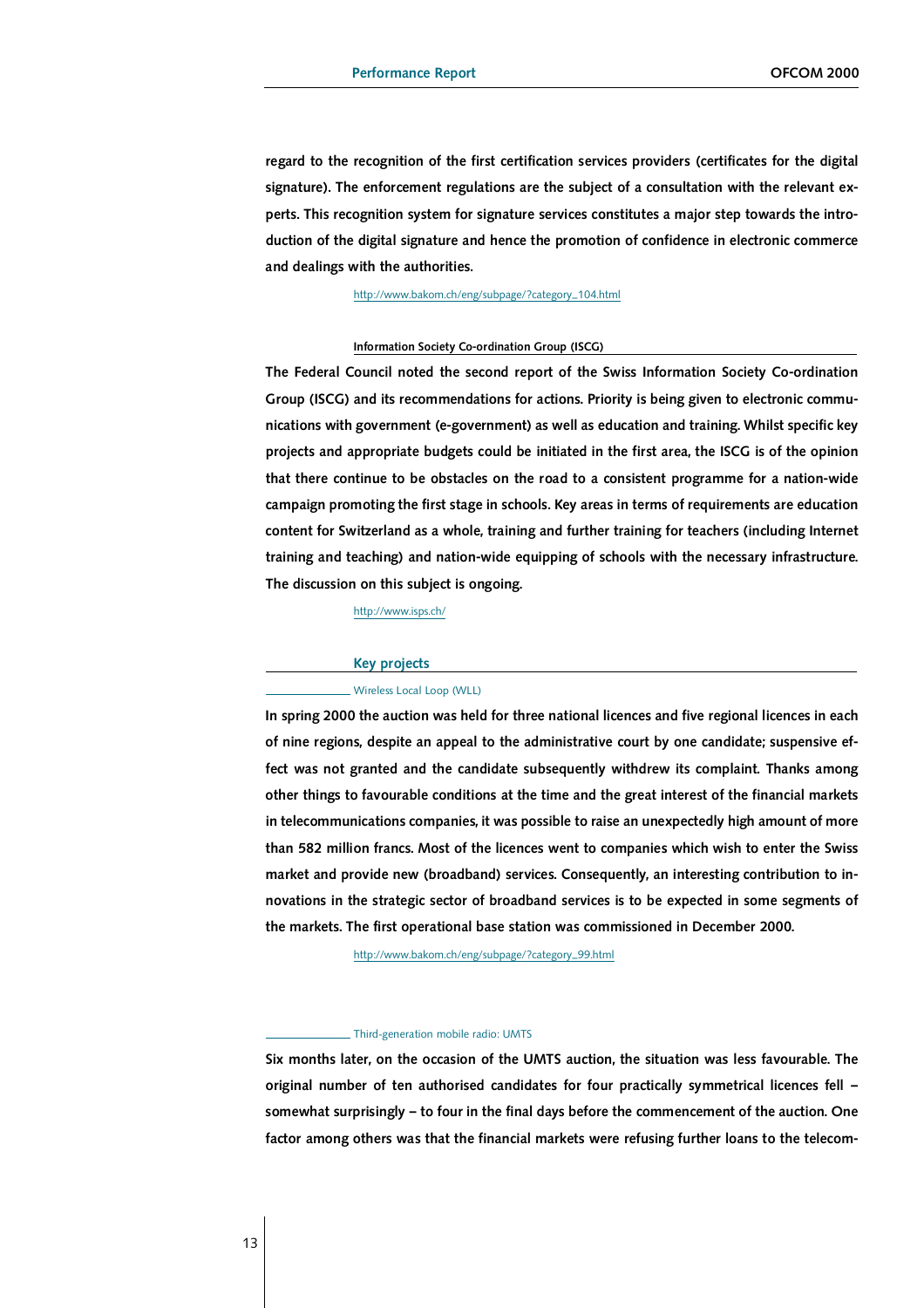munications companies. Since on the very eve of the auction the fifth candidate had withdrawn, or rather officially announced a merger with one of the remaining candidates, we decided, after consulting ComCom, to postpone the auction. After examining the effect of the merger on the Swiss market and all possible variants for the subsequent procedure, ComCom decided to hold the auction in accordance with the original rules, with a minimum bid of 50 million francs. In this way, the Commission wanted to comply with the clear rules of the UMTS call for tenders, avoid delays in licensing and ensure that the new technologies would become available in Switzerland as soon as possible. It was not possible to allocate the licences because of the slightly different quality of the four licences. In addition, the minimum price of 50 million francs corresponded to the minimum value also current in other countries. The four licences were granted to diAx, Orange, Swisscom and Telefonica, for a total of 205 million francs.

*h t t p : / / w w w . b a k o m . c h / e n g / s u b p a g e / ? c a t e g o r y– 1 0 5 . h t m l*

## Radio licences and equipment

With regard to market licensing of telecommunications equipment, OFCOM has decided in favour of clear technical deregulation and has therefore been consistently implementing a European Union directive since 1 May 2000. Business and industry must enjoy rapid access to the market. Deregulation and the use of new communications technologies will substantially alter activities in the area of radio licences and equipment.

## Telecommunications equipment

Implementation of the new European directive on radio and telecommunications equipment (the R&TTE Directive) in Swiss law on 1 May 2000 has led to a major reduction in the number of type approvals for telecommunications equipment. Whereas 650 items of equipment were approved in 1999, the number was only 185 in the reporting year. The number of new procedures for conformity assessment, which provide for compulsory registration instead of prior inspection of telecommunications equipment, increased accordingly. In the course of the year, manufacturers and importers made use of this registration procedure more than 500 times. This is the result of technical deregulation, which invokes the responsibility of manufacturers and dealers themselves. In this way, equipment can be brought onto the market more quickly, especially when new technologies are being introduced. In four seminars, we informed participants in the market of the possibilities of easier market access for new telecommunications equipment. Further activities are planned in order to meet the growing demand for information from the public as a whole.

*h t t p : / / w w w . b a k o m . c h / e n g / s u b p a g e / ? c a t e g o r y– 1 0 0 . h t m l*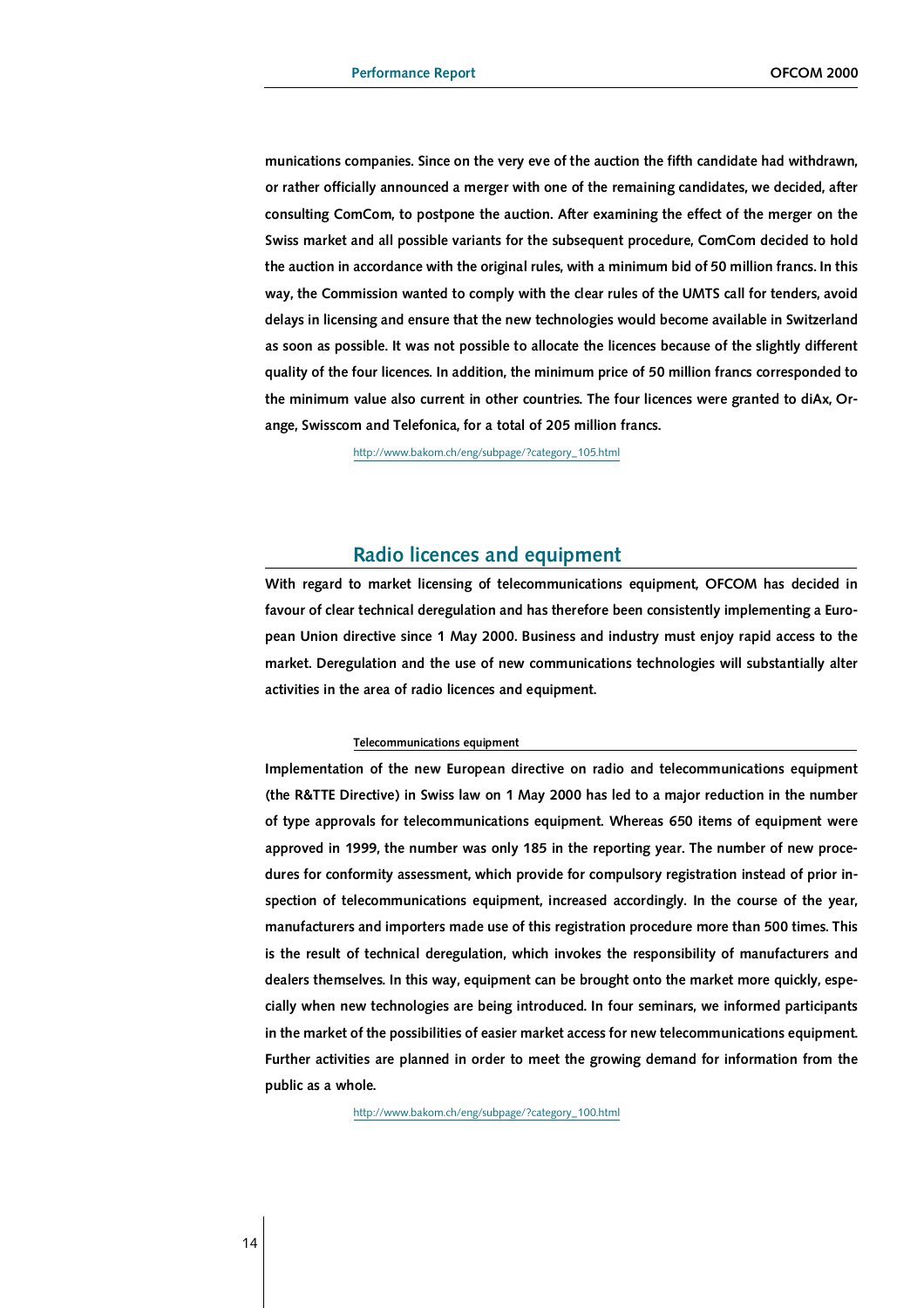## Radio licences

Some of the Swiss fees for radio licences have to date diverged considerably from the European average. They were therefore amended on 1 January 2001. As a result, charges for professional radio licences in particular can be considerably reduced in many cases.

The number of radio licences in most categories also fell slightly in the reporting year. The most strongly affected area was CB radio, which is available for leisure-time communication to anyone who is interested. The decrease is due, among other things, to competition from other means of communications such as GSM.

Access to amateur radio was facilitated by the introduction of the entry-level licence (amateur radio licence 3) on 1 May 2000. This fulfilled a long-cherished wish of Swiss ham radio operators. The examination requirements for the required certificate of competence were simplified accordingly in the subject area «principles of electrical engineering and radio technology». Interest in this additional type of licence is confirmed by the number of candidates who have already passed the examination.

| Year                         | 1996   | 1997   | 1998   | 1999   | 2000   |
|------------------------------|--------|--------|--------|--------|--------|
| Professional radio licences  | 14'971 | 15'382 | 13'318 | 13'017 | 12'312 |
| <b>Ships licences</b>        | 1'232  | 1'262  | 1'252  | 1'302  | 1'342  |
| Mobile flight radio licences | 4'669  | 4'594  | 4'507  | 4'414  | 4'342  |
| Amateur radio licences       | 4'661  | 4'653  | 4'592  | 4'508  | 4'465  |
| <b>CB</b> licences           | 24'036 | 20'698 | 18'059 | 15'172 | 12'325 |
|                              |        |        |        |        |        |

#### Evolution in the number of licences

## Radio operators' examinations

| Novice Certificate for Radioamateurs                                                                     | 43 candidates  |
|----------------------------------------------------------------------------------------------------------|----------------|
| Radiotelegraph Operator's Certificate for Radioamateurs                                                  | 56 candidates  |
|                                                                                                          |                |
| Radiotelephone Operator's Restricted Certificate for the Maritime Mobile Service (valid on board yachts) | 52 candidates  |
| Restricted Radio Operators Certificate                                                                   | 270 candidates |
| VHF Radio Operator's Certificate for the Radiotelephone Service on Inland Waterways                      | 38 candidates  |

## Market verification of telecommunications equipment and radio licences

Apart from dealing with notifications, faults and inspections, we have above all been involved in carrying out market monitoring activities, as a result of the introduction of the R&TTE Directive. Whereas, in the past, telecommunications equipment was inspected for compliance with the technical regulations before being permitted onto the market, on the basis of the new directive this inspection now takes place only after an item of equipment has been introduced onto the market.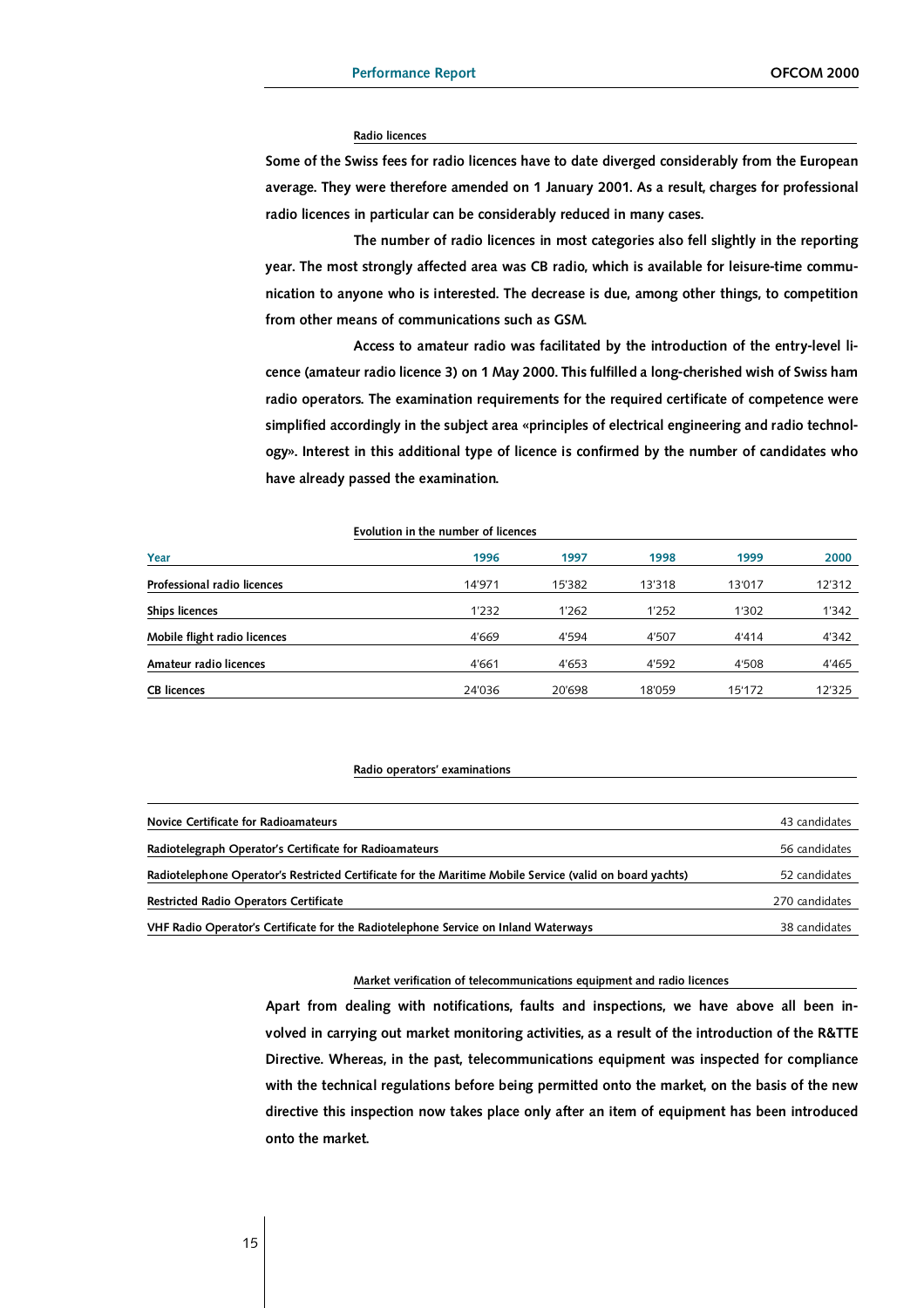In the year 2000, in the radio licences and telecommunications equipment division, we placed 1,204 market inspection orders. These resulted in 577 administrative penalty procedures. We also processed 173 orders for retroactive verification of conformity in accordance with the fundamental requirements of the R&TTE Directive. As a result of the R&TTE Directive and in line with the EU Commission's intentions, an increase in corresponding inspections is planned for the coming years. In the directive's introductory phase, the emphasis is on providing information and clarification for the participants in the market - a task which will continue to be important in the future.

## Monitoring of radio and television reception fees

In the reporting year, on the basis of notifications from Billag AG, the company which collects radio and TV reception fees, we dealt with 1,811 orders in connection with unlicensed viewers and listeners. In total, 2,293 administrative penalty procedures were implemented. This figure includes completed procedures from the preceding year. The procedures serve as a last resort for persuading unlicensed viewers and listeners to pay the reception fees. One central task in the reporting year involved redefining Billag's work in this area and assisting the company in organising these tasks.

## Frequency management

In frequency management, where most activities (frequency planning and frequency allocation) often take place years before the commercial launch and use of telecommunications and broadcast radio services, foresight is of the essence. However, regulation in the radio sector also means ensuring optimal parameters, in the interests of the economy, for the ever denser radio environment. Key areas here are a reliable planning and legal environment, incentives to optimise the use of resources and quality assurance (Radio Monitoring).

In the reporting year, in planning terms, the world conference in Istanbul with the corresponding preparations within the framework of the CEPT/ERC (European Conference on Post and Telecommunications / European Radio Committee) and the preparation of digitisation in broadcast radio were of particular importance. The new form of the national frequency allocation plan was adopted by ComCom in the reporting year.

*h t t p : / / w w w . b a k o m . c h / e n g / s u b p a g e / ? c a t e g o r y– 6 3 . h t m l*

## Centre of competence for radio technology

The centre of competence examines compatibility between different radio systems and lays down the conditions for parallel operation of these systems and/or migration from old to new systems. Within the framework of the CEPT, the centre made a substantial contribution in the following areas, among others: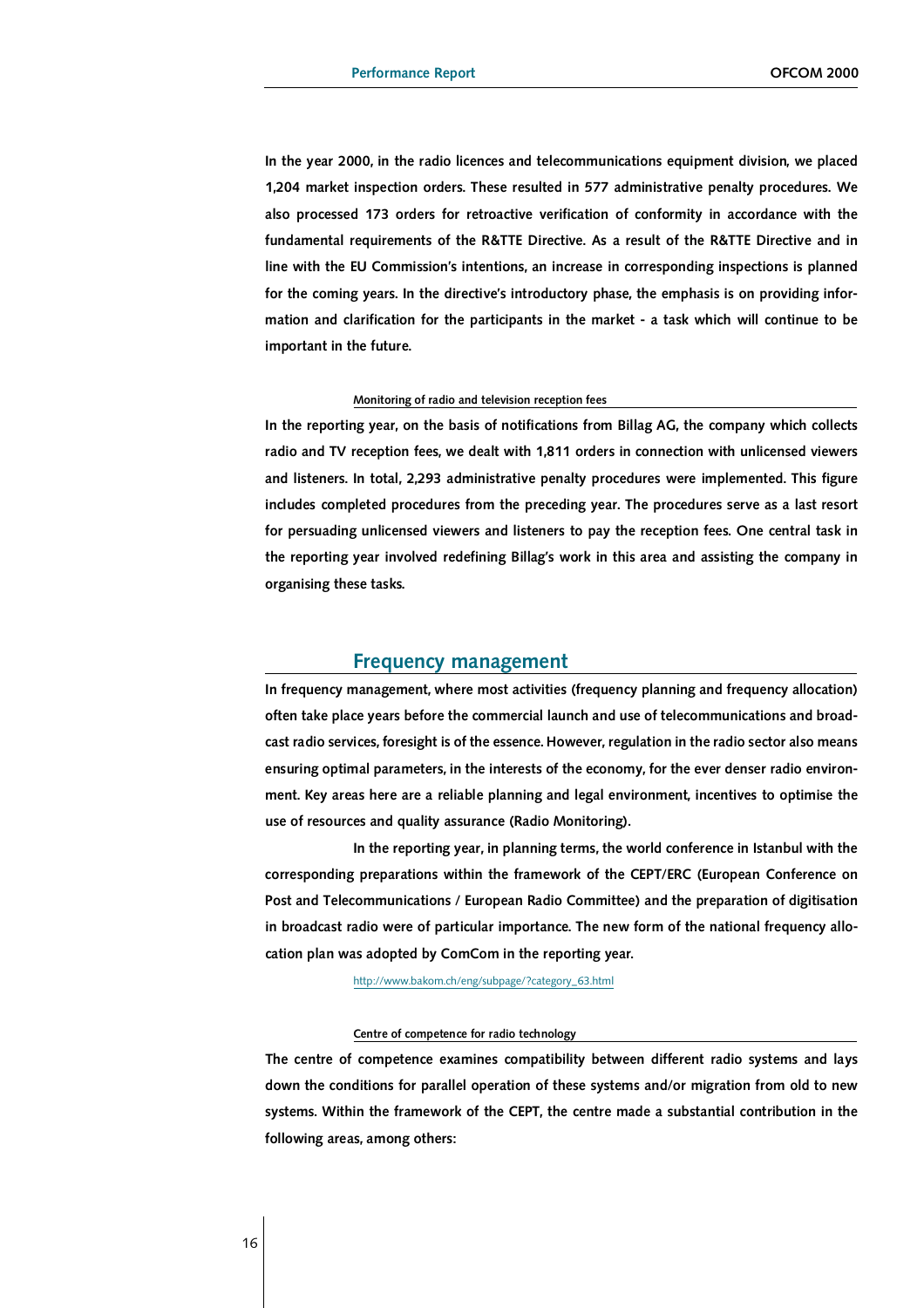Development of a new method for trans-frontier third-generation mobile radio services (UMTS), in conjunction with the Technical Institute of Biel.

Definition of a new measurement method and measurement of the radiation characteristics of Power Line Communication (PLC) systems, in collaboration with a Swiss manufacturer. Performance of compatibility tests based on these measurements.

Acceptance tests for the statistical tool for interference calculations (SEAMCAT).

Compatibility tests, using SEAMCAT, in the sphere of «short range devices» and the «Bluetooth» systems. This new simulation tool allows a realistic assessment of the technical possibilities of wireless links to electronic devices in homes and commerce, such as wireless speakers, headphones, screens, computer networks, etc., which eliminate the need for expensive wiring.

In the forthcoming decade, today's common analogue television systems will be replaced by digital DVB systems (Digital Video Broadcasting). The new technology will further merge the boundaries between radio and telecommunications (e.g. as a result of interactive applications). Coverage of the population with TV programmes over the air (so-called «terrestrial» broadcasting, in contrast with cable or satellite systems) will therefore undergo a radical change. The FM Division, with its technical and regulatory know-how, is participating in the corresponding key projects of the RTV Division (see also the chapter on RTV.). Together with the Technical Institute of Biel, the centre of competence is currently carrying out a feasibility study for the migration of terrestrial radio broadcasting services from analogue to digital technology.

## Frequency allocation for mobile radio

In the reporting year, fundamental work was performed in the area of frequency allocation on the licensing of the additional GSM frequencies, which became available as a result of the decommissioning of the analogue Natel C network. In addition, we prepared the technical basis for the invitation to tender for a digital trunked radio network . The preparation of transmitter data in connection with application of the decree on non-ionising radiation (Verordnung über den Schutz vor nichtionisierenden Strahlen - NISV) was another similarly important and labour-intensive task, as was the production of the technical appendices relating to the UMTS licences.

GSM network descriptions 1999 2000

**Base stations 3'000** 4'600

## Frequency allocation for microwave /satellites

With the signing of the corresponding agreements, the utilisation of frequencies for Fixed Wireless Access (FWA) systems, e.g. Wireless Local Loop (WLL), with neighbouring countries could be regulated and set on a sound footing. The establishment of mobile radio services is dependent on timely provision of more and more frequencies for the access networks of the three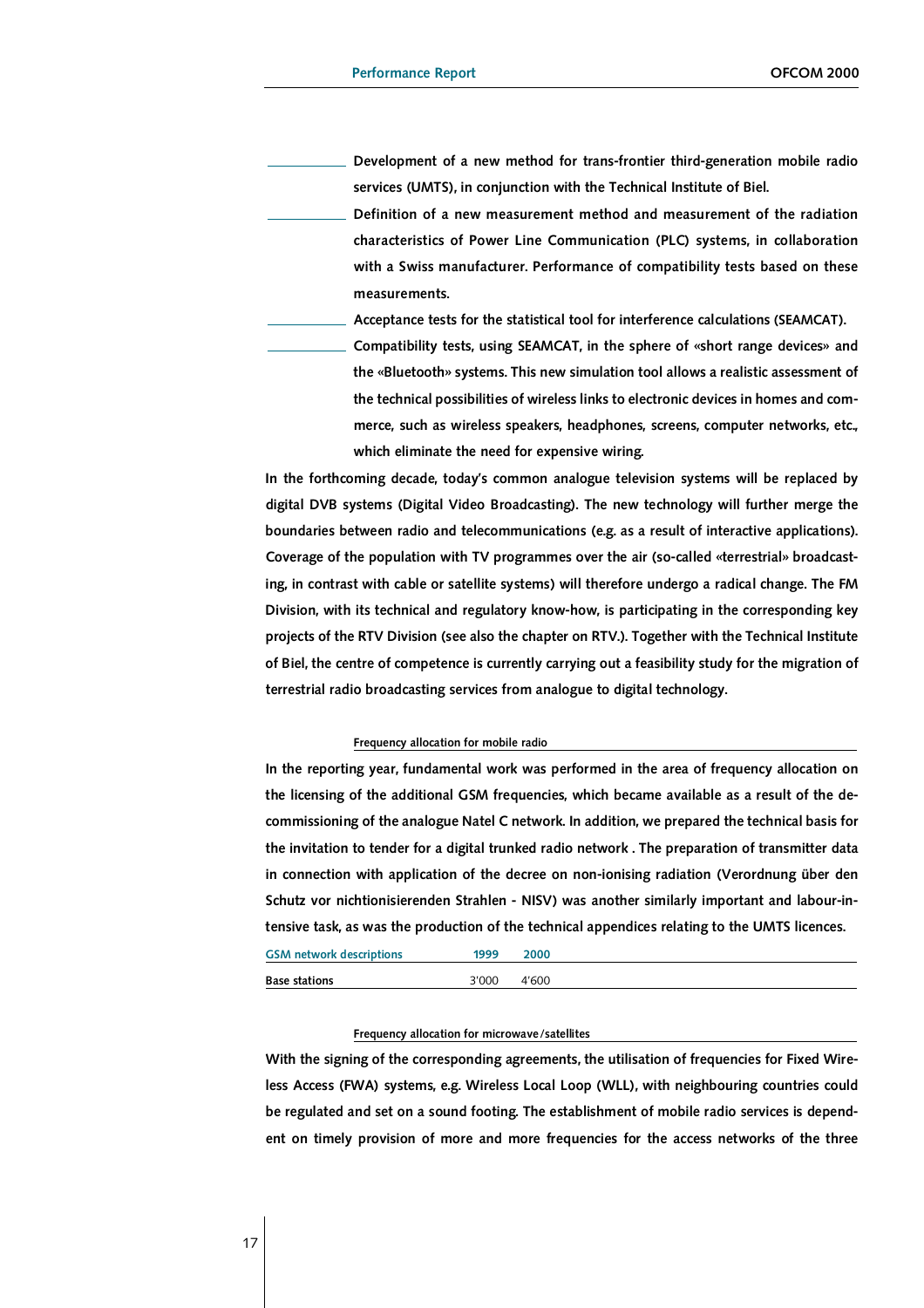mobile radio operators. In total, we allocated some 1550 new links. At the same time, as a result of network optimisation, other microwave sections are constantly being decommissioned, and this involves considerable work on updating the databases, as well as international notifications and co-ordination activity.

| New microwave sections                 | 1999  | 2000  |  |
|----------------------------------------|-------|-------|--|
|                                        | 1'370 | 1'550 |  |
|                                        |       |       |  |
| Decommissioned microwave sections 1999 |       | 2000  |  |
|                                        | 1'000 | 1'500 |  |
|                                        |       |       |  |

#### Frequency allocation for radio broadcasting

The preparatory work on digitising the radio broadcasting environment is in full swing. In particular, completion of the relevant technical data imposes some demanding requirements. Nonetheless, analogue radio coverage will remain the most important medium for the next 10 -15 years. The FM transmitter network will therefore be continually optimised. One high point of this planning work, carried out in close co-operation between OFCOM and the broadcasting companies, was the «nuit bleue»: during the night of 2-3 November 2000, forty FM frequencies in the area around Lake Geneva and in the Chablais region were changed (see also the chapter on radio and television).

| <b>Radiation tests</b> | 1999 | 2000                                    |
|------------------------|------|-----------------------------------------|
|                        | 39   | 48 (including 31 with outside partners) |
|                        |      |                                         |

#### Key projects

#### *Implementation of the decree on non-ionising radiation*

On 1 February 2000, on the basis of the law on protection of the environment, the Federal Council brought into force the decree on non-ionising radiation (Verordnung zum Schutz vor nichtionisierenden Strahlen - NISV). As a result of this, the long-prepared and hotly disputed legal foundation for assessing transmission equipment is finally available. The decree specifies precautionary values for zones of sensitive use; these values are approximately ten times lower than the customary values world-wide. Switzerland therefore has considerably stricter environmental protection requirements than other countries. This fact and the new stipulations and definitions contained in the decree are causing major difficulties in practical implementation.

Under these conditions, internationally recognised methods of measurement and assessment are not applicable in Switzerland as supplementary aids for evaluating the precautionary values. The competence centre on electromagnetic compatibility and the environment (EMV / EMV-U) therefore provided the Swiss Agency for the Environment, Forests and Landscape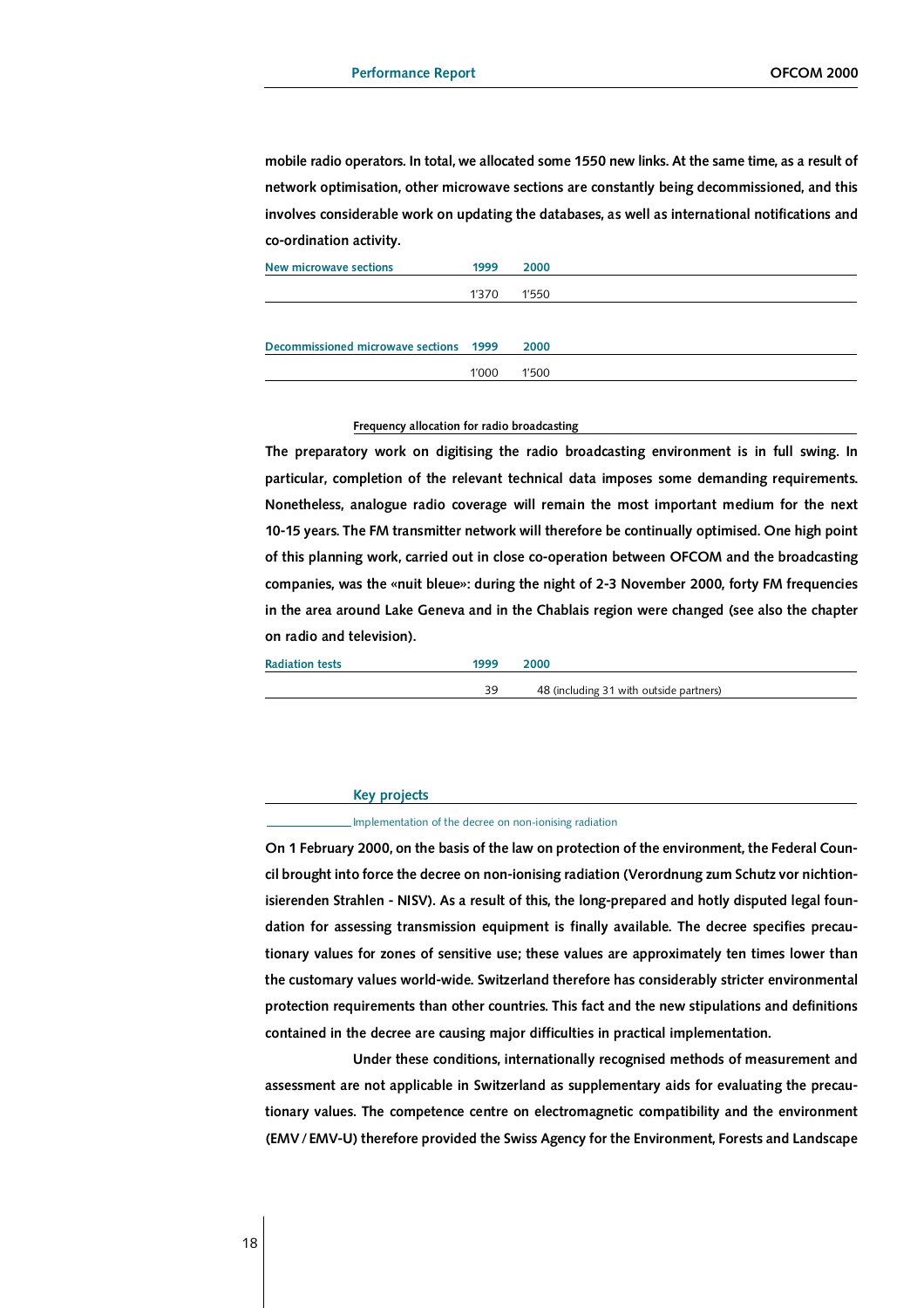(BUWAL) with technical support when the new aids to implementation were drawn up. Whilst the necessary resources were not available, we assisted the authorities in the cantons and communities with provisional measures.

*h t t p : / / w w w . b a k o m . c h / e n g / s u b p a g e / ? c a t e g o r y– 1 1 0 . h t m l*

#### *World radio conference (WRC-2000)*

At the four-week conference of the International Telecommunications Union (ITU) in Istanbul numerous conditions for utilisation of the frequency spectrum and satellite orbits were agreed at a global level. The most important of these are:

- Three new frequency bands are available to those countries which would like to introduce third-generation mobile radio systems (IMT-2000 – e.g. UMTS).
	- Additional frequencies were allocated to the satellite radio navigation service, with reference to the new European radiolocation system, GALILEO.
- Frequencies were provided for High Density systems in the Fixed Services (HDFS).
- A new plan for satellite radio broadcasting was adopted for Europe, Africa and the Asia-Pacific region.

The results which were achieved must be hailed as a success for Europe and for Switzerland. The excellent preparatory work performed by the 43 European states within the framework of the CEPT made a substantial contribution. OFCOM allocated considerable resources to this area in terms of personnel during the reporting year.

*h t t p : / / w w w . i t u . i n t / n e w s r o o m / p r e s s / r e l e a s e s / 2 0 0 0 / 1 3 . h t m l*

## *Reorganisation of Radio Monitoring*

The organisation of the Radio Monitoring section, with seven manned measuring stations in Switzerland, will be replaced in the next few years by a more efficient structure. From 2004 onwards the tasks of the Radio Monitoring section will be performed for the most part in Biel. In place of the manned measuring stations, three intervention offices located in Gudo, Châtonnaye and Zurich-Höngg will take over. If a change of use and sale of the building in Châtonnaye is a feasible solution, this site will be shut down, in favour of Lausanne. In order to guarantee intervention times which are as short as possible, a «satellite» office of the field offices will operate after 2004 in each of the regions of Geneva, Thurgau/St. Gall/Zurich and Solothurn/Basel. As soon as normal personnel fluctuation allows, the personnel at the distributed sites will be reduced. The desired co-operation between the market supervision departments from the Radio Licensing and Equipment divisions and Radio Monitoring is to be implemented. In the process all parts of the concept project will be implemented as soon as possible. These re-organisations are intended to maintain the current high standard of radio monitoring services, make them more efficient, if possible, and adapt them to new requirements.

*http://www.bakom.ch/eng/subsubpage/document/243/1466*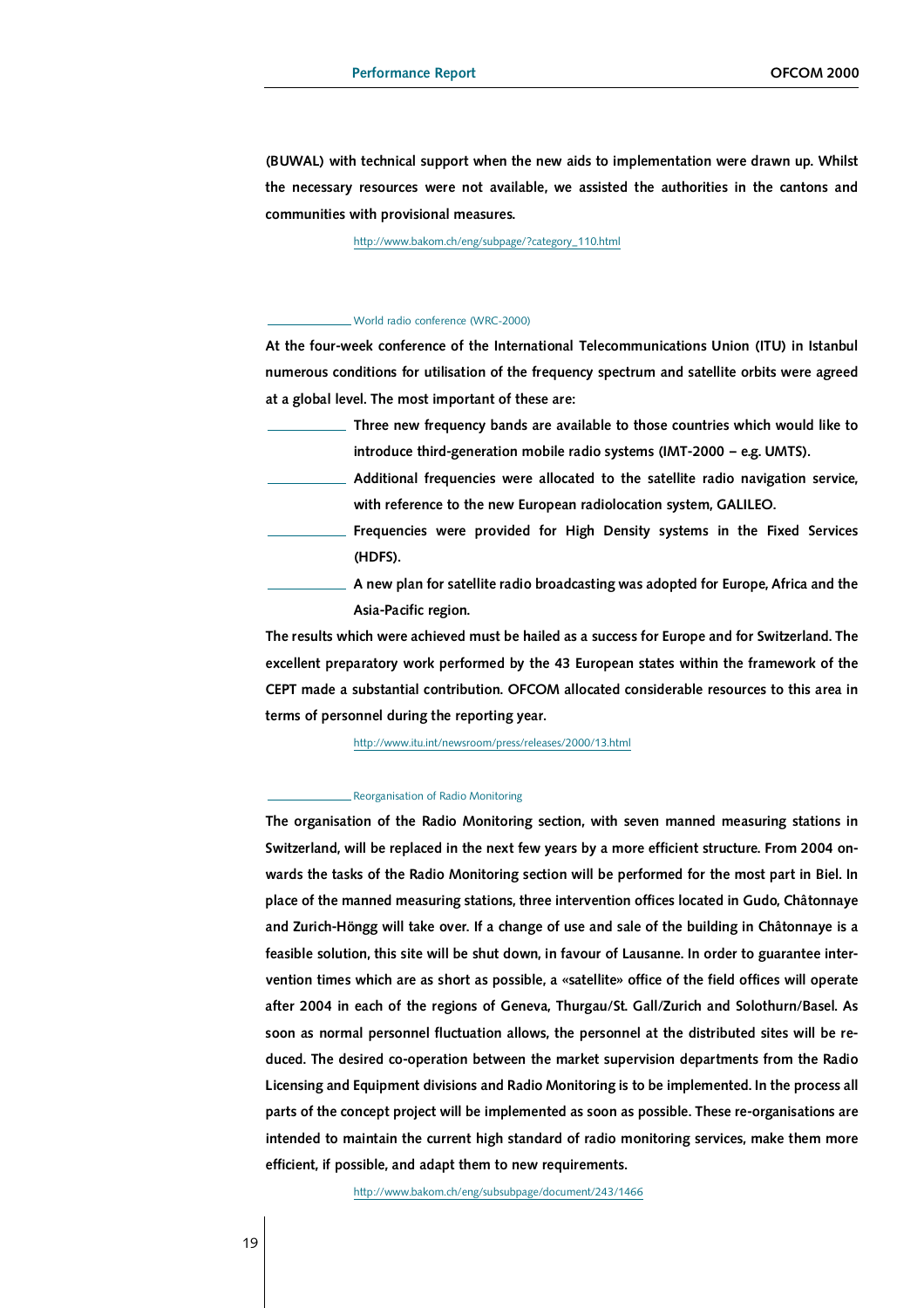|                      | Interference notifications to Radio Monitoring |      |                                        |  |  |  |  |
|----------------------|------------------------------------------------|------|----------------------------------------|--|--|--|--|
| Year                 | 1999                                           | 2000 |                                        |  |  |  |  |
| <b>Perturbations</b> | 530                                            |      | 511 (of which 60% FA, 30% RTV, 10% TC) |  |  |  |  |
| Hours spent          | 8'152                                          |      |                                        |  |  |  |  |

Integration of the Frequency Management division in OFCOM allows direct, comprehensive preliminary clarification for numerous projects from other OFCOM divisions. Examples include the following projects: Power Line Communications (PLC), revision of the law on radio and television (LRTV), Digital Audio Broadcasting (DAB), Digital Video Broadcasting (DVB), UMTS, Wireless Local Loop (WLL) and Spectrum Pricing (see reports from the divisions managing the projects).

## International affairs

## World summit on the information society

The International Telecommunications Union (ITU) is planning a world summit on the topic of the information society for 2003. On the basis of a Federal Council decision, we submitted the official candidature of Geneva to the ITU as the venue for this event. Among other things, this opportunity will be exploited to discuss the digital divide between developed and less developed states. The general secretary of the ITU will decide on the candidatures of Switzerland and Tunisia by the spring.

#### Work on reforms

#### *U I T*

Various international organisations in whose work OFCOM participates are in the throes of a reform process. Thus we have committed ourselves to a more flexible and more efficient ITU (International Telecommunications Union) in order to meet the new challenges of the telecommunications market and industry. In view of the growing trend towards liberalisation, the tasks of the individual sectors of the ITU and the roles of the representatives of the regulatory offices and the telecom industry in the work of the ITU must be thoroughly revised. Extensive progress in this process of reform was achieved at the world conference on standardising the ITU in autumn 2000. In 2001 these reforms are to be consolidated and expanded, and officially accepted at the ITU's 2002 world conference.

## *C E P T*

Switzerland has also committed itself to a more efficient configuration for the CEPT (European conference on post and telecommunications). Under the leadership of OFCOM's Director, a delegation took part in the plenary session of the CEPT in Oslo (in June 2000), at which the decision in principle was taken in favour of a full re-organisation. The eventual structure of the organisation is currently under discussion. We shall attempt to ensure that the CEPT leaves all questions of regulation to the Independent Regulatory Authorities Group (see also the chapter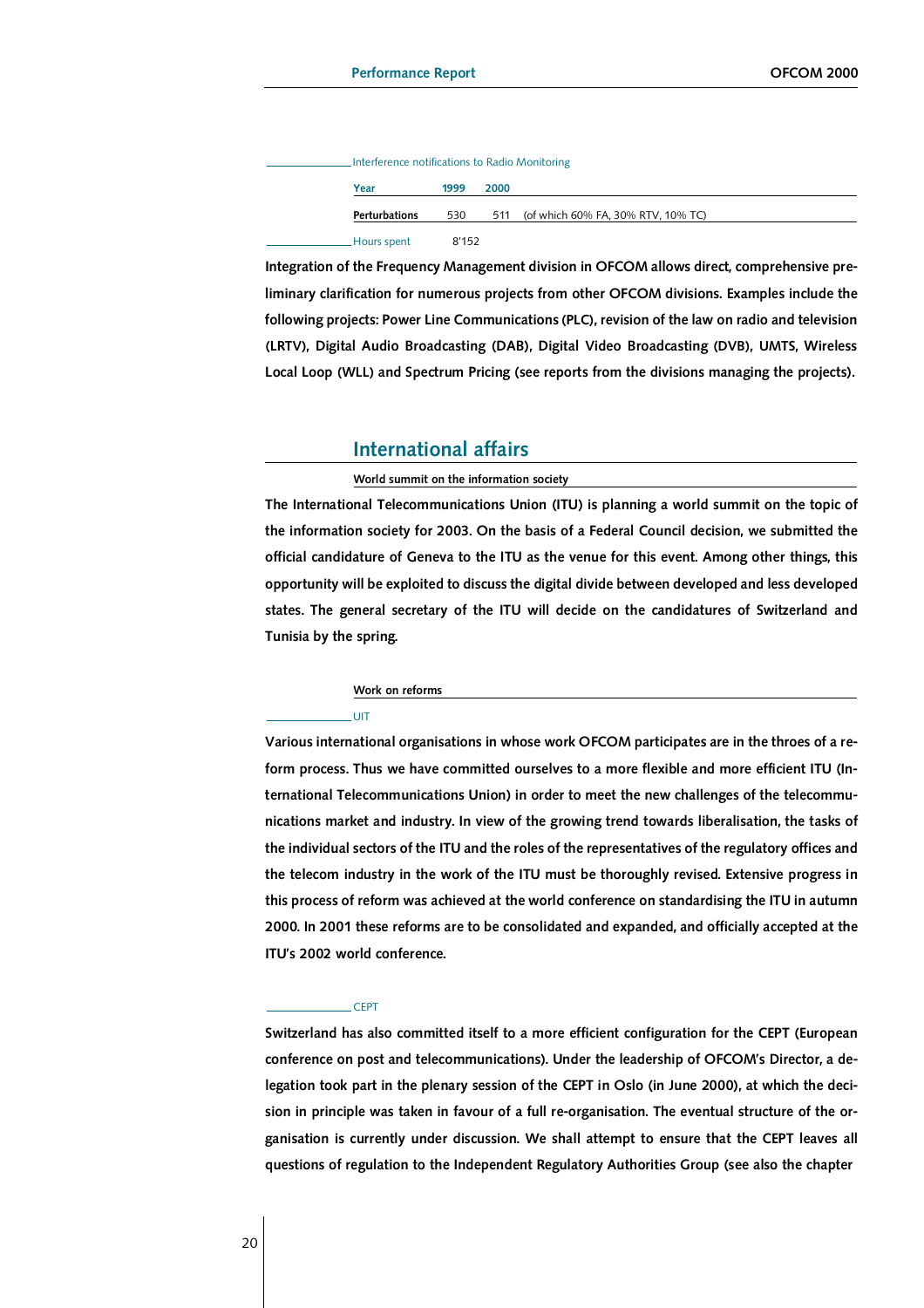on IRG) and instead concentrates mainly on radio-related questions, as well as co-ordinating the European position in preparation for the world conference of the ITU, in addition to topics related to numbering plans.

#### *I N T E L S A T / E U T E L S A T*

In the course of the year we participated actively in the work of re-organising the two organisations INTELSAT and EUTELSAT. In order to better meet the needs of the new markets and the development of new services, the two organisations will be re-organised with private sector participation.

## *TV 5*

In the year 2000, Switzerland chaired TV5 and therefore organised the conference of ministers responsible for TV5. The conference took place under the leadership of Federal Councillor Moritz Leuenberger on 27 October 2000 in Vevey. The ministers agreed that the broadcaster's organisation, with heavy emphasis on national administrations, appeared no longer to meet the requirements of a dynamic media market. Against this background, it was envisaged to set up a multilateral francophone production unit to offer a networked station world-wide.

#### Other international organisations

## *I R G*

OFCOM plays an active role within the Independent Regulatory Authorities Group (IRG), in which the independent national regulatory authorities of the European Union and European Economic Region states plus Switzerland co-operate. Questions which are dealt with include those of harmonising the principles to be applied to interconnection, unbundling the local loop, granting of licences, etc. Monitoring of the revision of the EU's legal framework for telecommunications, the so-called «99» Review, was of particular importance during the reporting year. We have analysed the EU proposals in detail and are preparing to initiate a partial revision of the telecommunications law in parallel with the EU's own revision.

## *I C A N N*

OFCOM represents Switzerland in the «Governmental Advisory Committee» (GAC) of ICANN (Internet Corporation for Assigned Names and Numbers), which is responsible for allocating Internet addresses world-wide. In addition, OFCOM has observer status in the European Union's informal group on «Addressing in the Internet». Within the framework of drawing up regulations for the «.eu» domain extension, the EU wishes to restrict its use to its own member states. Switzerland has proposed that all the CEPT countries be allowed to use this code.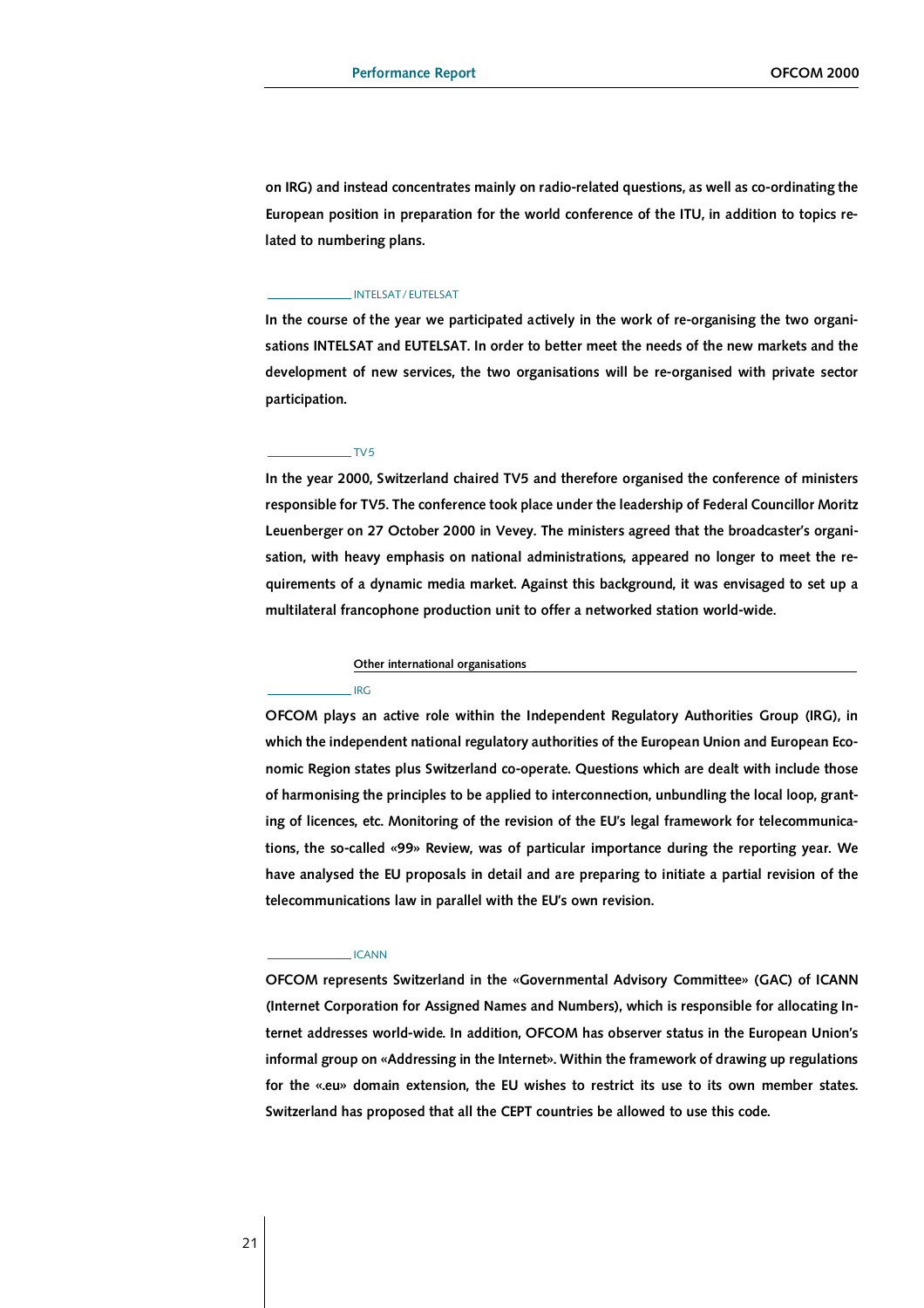## *Council of Europe*

OFCOM participated actively in the work of the Standing Committee on application of the agreement on trans-frontier television, which in the reporting year dealt above all with exclusive rights. During the Council of Europe conference of ministers, which took place in June 2000 in Cracow, OFCOM's Director, as leader of the Swiss delegation, stressed the need to safeguard the concept of public service, also within the framework of the changeover to digital television. The Council of Europe offers Switzerland, which is otherwise totally excluded from the work of the European Union in the audio-visual sector, an opportunity to help define international media policy at the European level.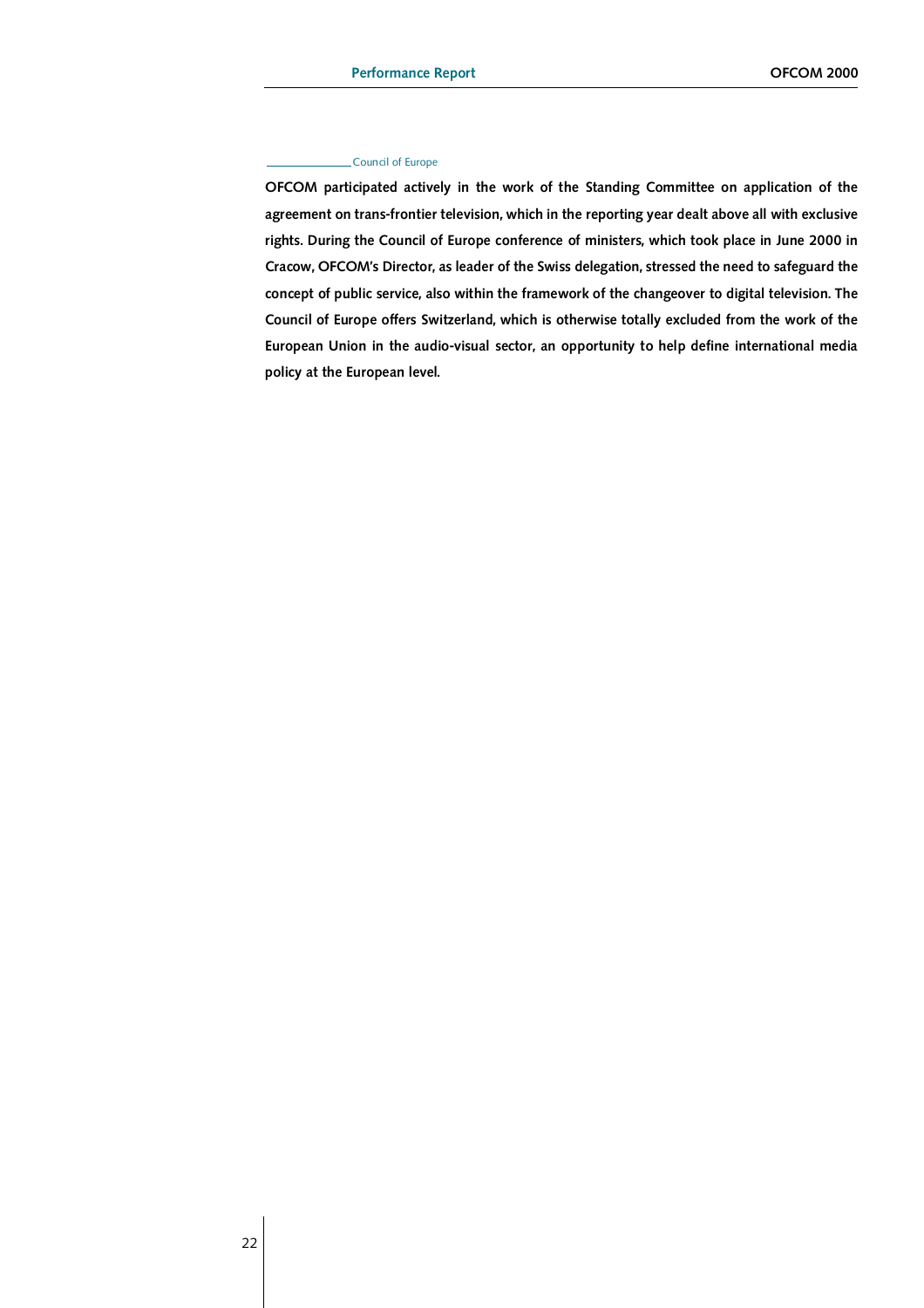# O u t l o o k OFCOM 2000

*The interests of the public will continue to occupy the focal point of our activities in the year 2001. These will take the form of implementing specific services and regulatory measures in order to promote effective competition, particularly in the telecom market, or implementing the public service in broadcast radio, or the universal service in telecommunications. With regard to both regulation and the preparation of decisions, we shall be taking into consideration the implications concerning cultural and governmental policy for the different parts of Switzerland. 2001 is of special importance for the provision of the core instruments which will control the future public service in Switzerland. In the area of electronic media, our draft of the new Radio and Television Law (LRTV) will enter the arena of public discussion. In the telecommunications sector we are preparing an invitation to tender for the new universal service licence.*

In the sphere of electronic media, perception of OFCOM will be characterised by the public and political discussion concerning the revision of the law on radio and television. We will be preparing the results of the consultation procedure and the communication for the attention of the Federal Council.

With regard to the convergence of electronic media and telecommunications we shall be discussing the market opportunities for technologies such as DAB (Digital Audio Broadcasting) and DVB (Digital Video Broadcasting) with interested parties. We shall also be preparing the Swiss position on international planning of DVB frequencies.

A further focus will be our role as a co-ordinator and to some extent catalyst in the promotion of the information society. The key areas are e-government and education and we wish to play a pilot role in e-government . The E-OFCOM project will make it possible to process customer transactions electronically over the Internet and the production processes are currently being installed. From autumn 2001, for example, the allocation of alphanumeric telephone numbers is envisaged. From this experience we hope to gain important know-how concerning electronic handling of customer contact and production processes.

After a five-year transitional period, Swisscom's universal service licence for telecommunications will expire at the end of 2002. In the course of 2001 we shall be proposing any necessary amendments to decrees to the Federal Council and shall submit the tender documents to the Federal Communications Commission (ComCom).

From 2002 onwards in Switzerland, the previous area code will be integrated into the – unchanged – subscriber number. We shall be presenting this change as a dialling simplification and as promoting the liberalised telecommunications market.

The European Union is revising its legal framework for telecommunications (the 99 Review); we shall quickly introduce any necessary amendments to Swiss telecommunications law.

We shall continue making efforts to establish appropriate instruments for licensing antennas for mobile telephony, and we shall be continuing the dialogue with the cantons, municipalities, equipment operators and the Federal offices concerned. Our centre of compe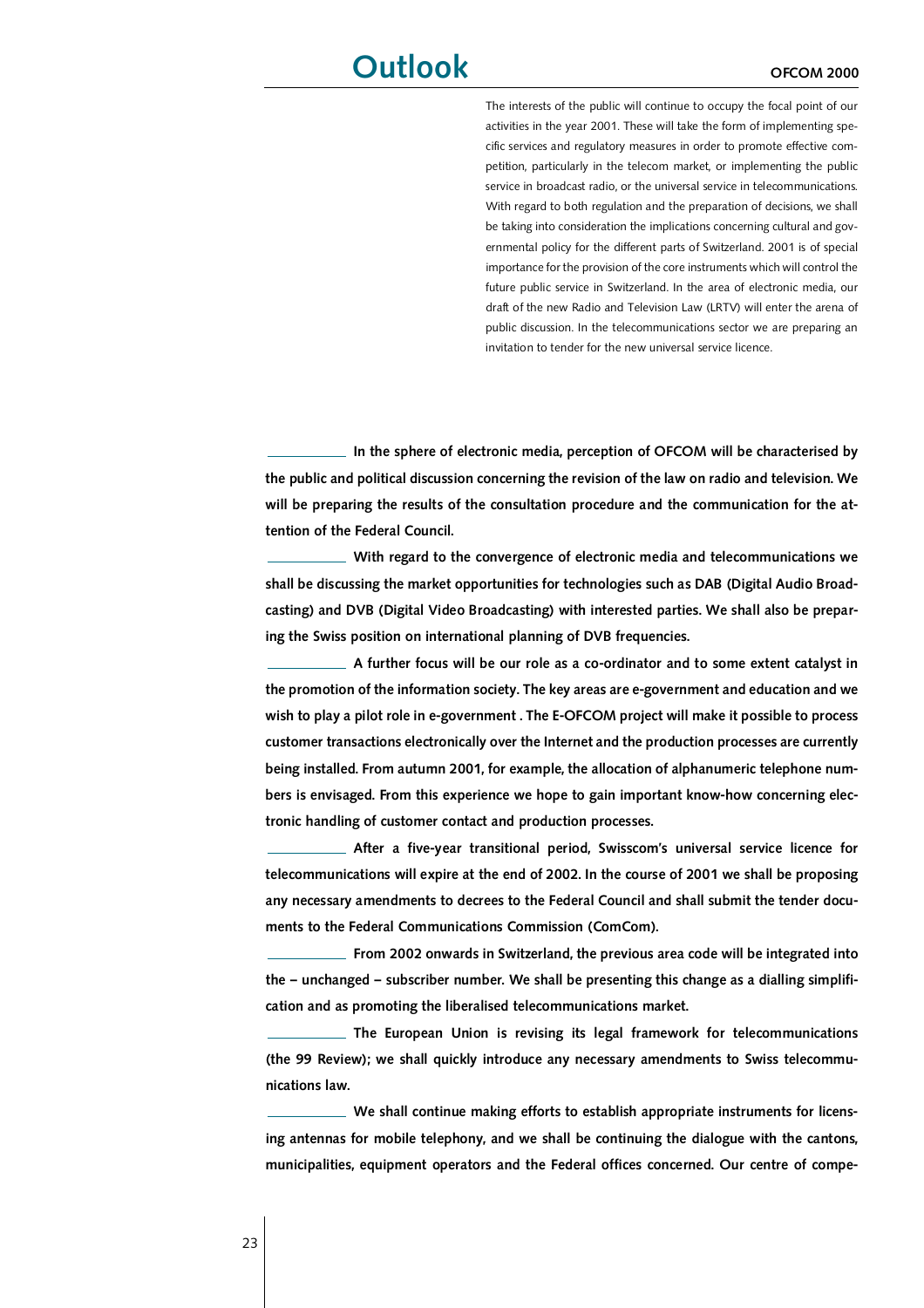tence for electromagnetic compatibility will be providing pertinent background information on telecommunications law, technology and economic factors as well as interrelationships.

The EU directive on radio and telecommunications terminal equipment (the R&TTE directive) deregulated the introduction of terminals and radio equipment onto the market. We shall be checking our control procedures in order to simplify the administrative procedures in conformity with the directive.

Implementation of the re-organisation of OFCOM's branch offices will continue. Centralisation of certain tasks in Biel and the establishment of intervention points in western, eastern and southern Switzerland will improve efficiency without having to compromise services or make personnel redundant.

*2 4*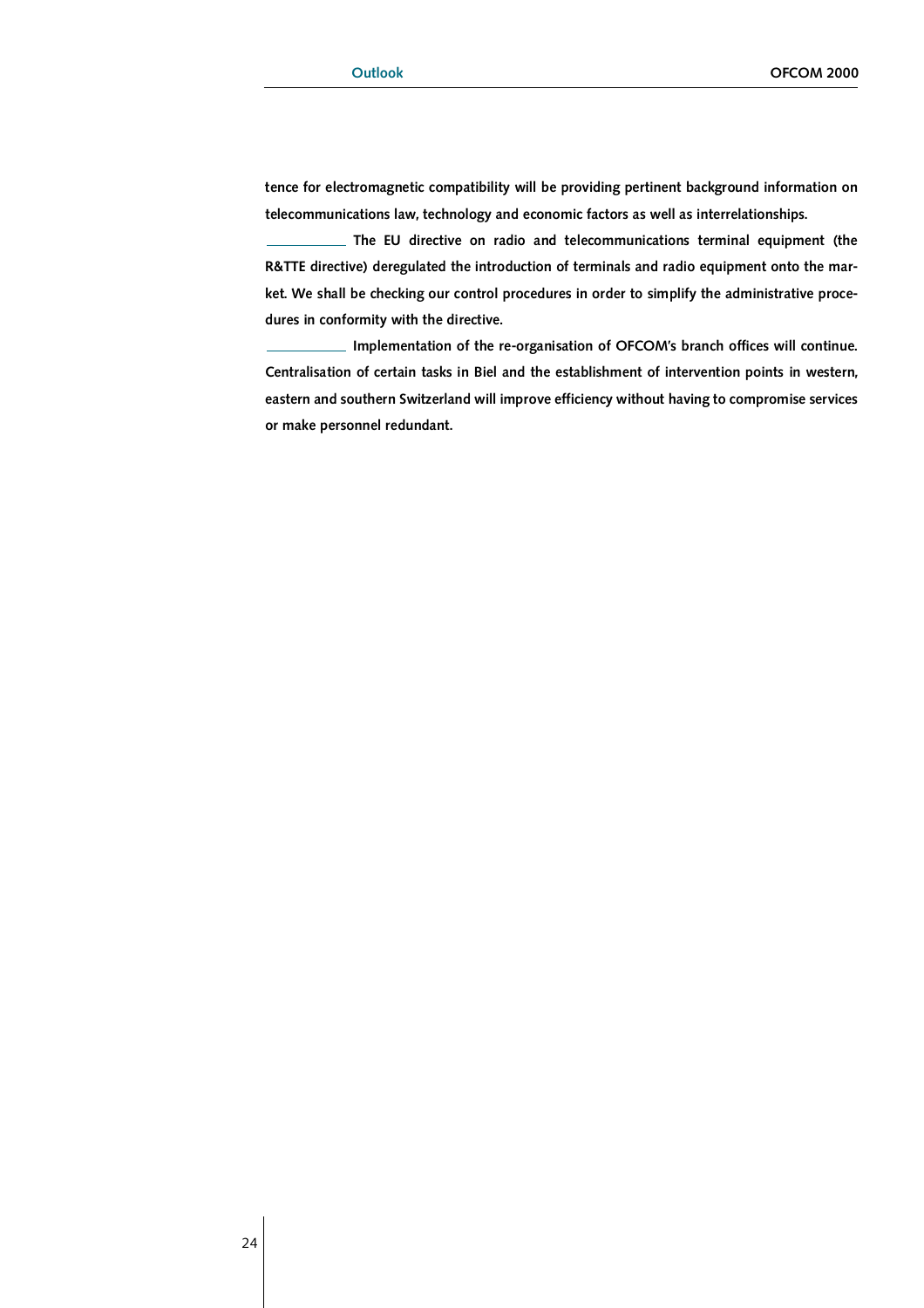## Commercial management

OFCOM's commercial management is performed by: the Director, Marc Furrer, the Deputy Director and Division Manager Peter Fischer (TC), and Division Managers Véronique Gigon (FA), Martin Dumermuth (RTV), Peter Pauli (FM) and Arturo Merlo (BO), the Manager of the International Relations Service Frédéric Riehl, the Personnel Manager Georg Caprez, the Staff Manager Andreas Sutter and the Communications Manager Roberto Rivola.



**Statistics** 

Percentage of workforce by gender

In the reporting year we employed 280 people, of whom 85 were women. This corresponds to 30%.

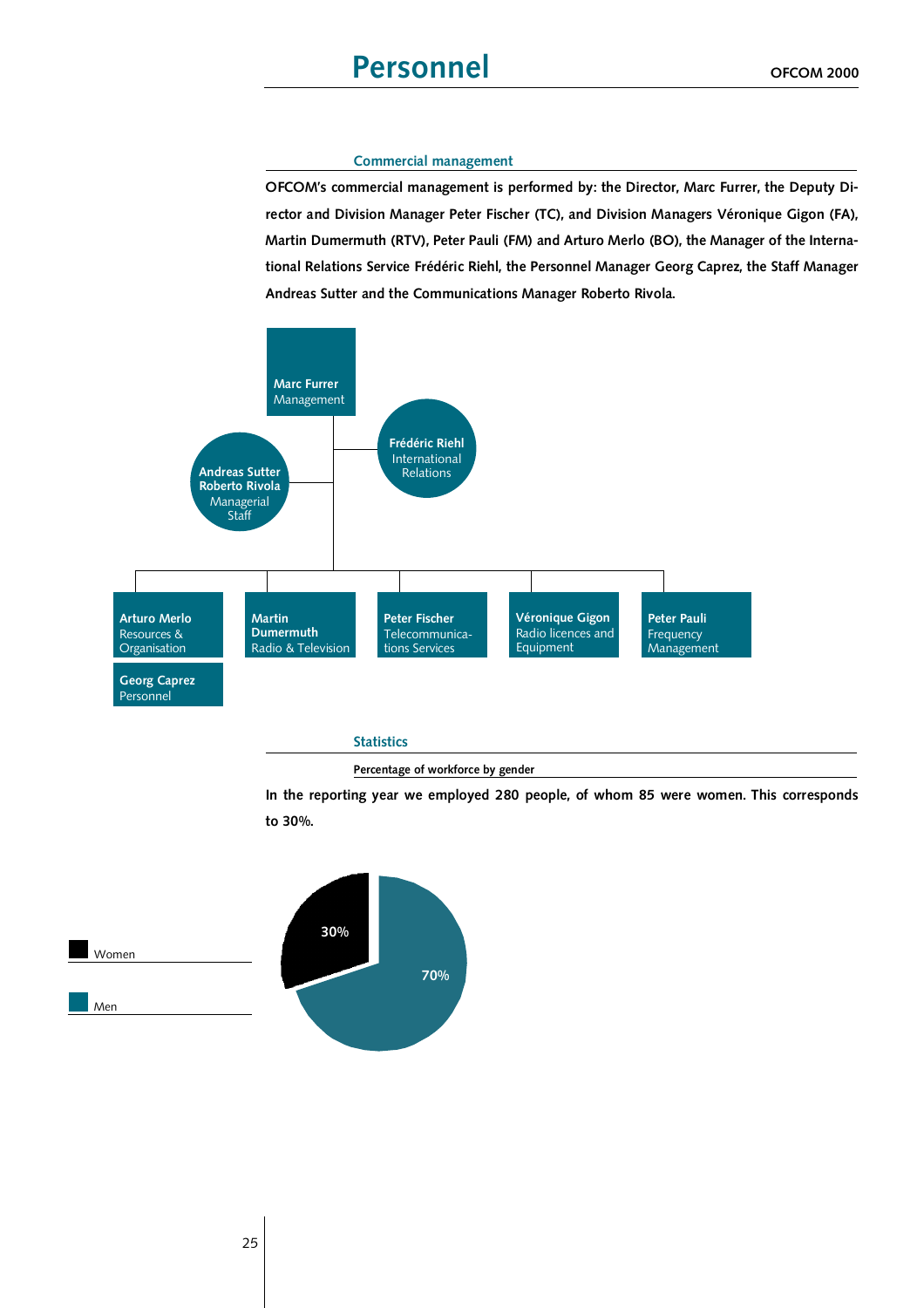Language distribution

Approximately 63% of employees are of German mother tongue, 32% speak French and 4% Italian. Other languages such as English, for example, are spoken by approximately 1% as their mother tongue.



## Professional training

Some 23% of employees have technical training, 15% have completed legal studies and 17% have been commercially trained (see table for details)



 $\overline{a}$ 

In 2000 we employed 2 media/IT trainees. From 2001 onwards, two young people will be trained in media and IT. By 2003, therefore, there will be six trainees.

| Study year/number |              | 2001 2002 2003 |   |  |
|-------------------|--------------|----------------|---|--|
|                   |              |                |   |  |
|                   |              |                |   |  |
|                   | <sup>0</sup> |                |   |  |
| Total             |              | -5             | ь |  |

*You will find comments on personnel policy in the management report.*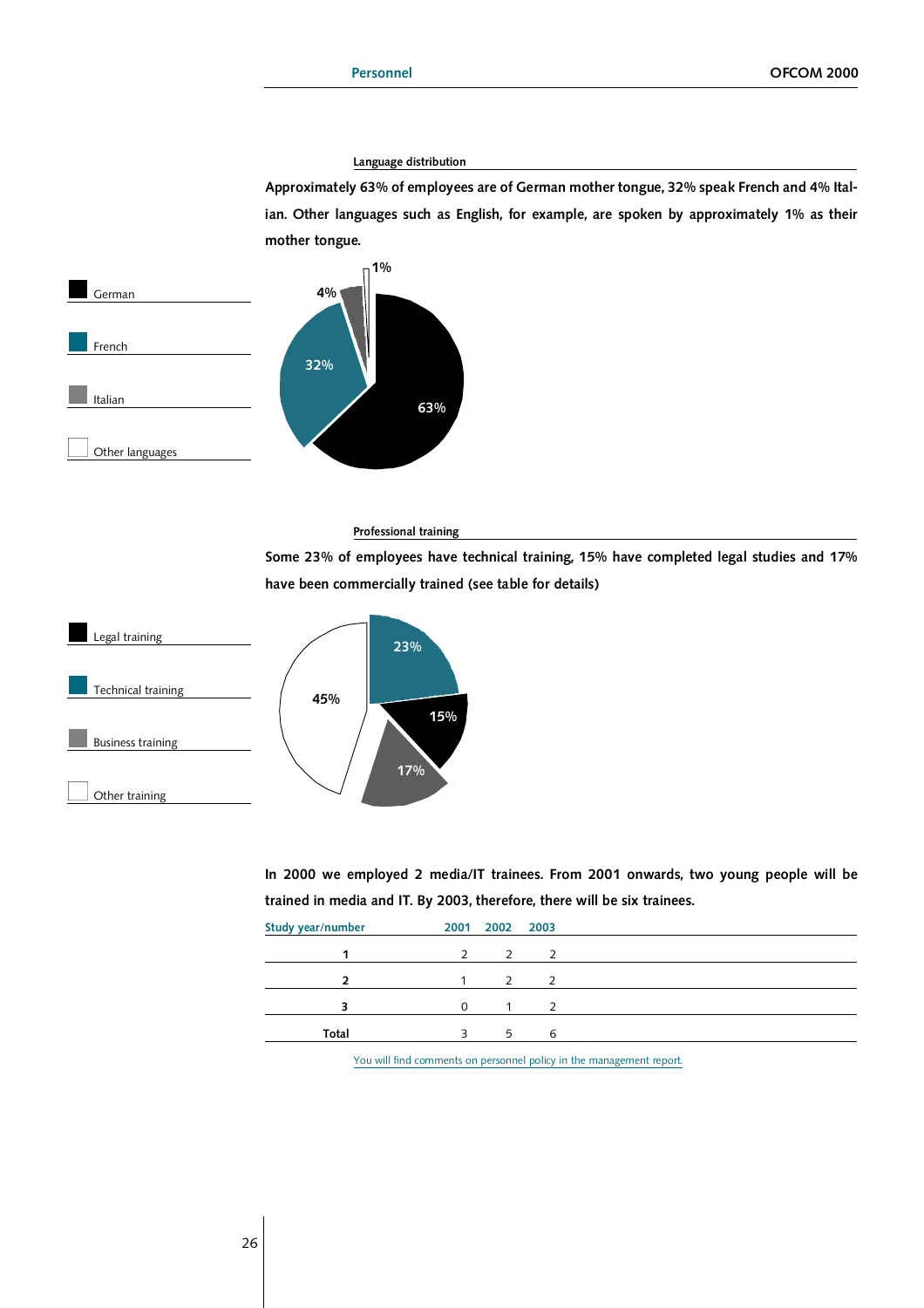## Personnel figures

|                                                | 1. Personnel (key date 31.12.)           |              |        |              |        |                |        |
|------------------------------------------------|------------------------------------------|--------------|--------|--------------|--------|----------------|--------|
| Year                                           |                                          | 1998         |        | 1999         |        | 2000           |        |
| Number of filled positions (converted to 100%) |                                          | 262,50       |        | 270,00       |        | 259,45         |        |
| Number of persons (excl. trainees)             |                                          | 273          |        | 286          |        | 280            |        |
| <b>Trainees</b>                                |                                          | $\mathbf{1}$ |        | 1            |        | $\overline{2}$ |        |
|                                                |                                          |              |        |              |        |                |        |
| <b>Turnover</b>                                |                                          |              |        |              |        |                |        |
|                                                | Arrivals, effective (incl. Swisscom) 115 |              |        | 42           |        | 27             |        |
|                                                | Departures and job rotation              | 18           |        | 29           |        | 33             |        |
|                                                |                                          |              |        |              |        |                |        |
|                                                |                                          |              |        |              |        |                |        |
|                                                | 2. Personnel structure                   |              |        |              |        |                |        |
|                                                |                                          | 1998         |        | 1999         |        | 2000           |        |
|                                                |                                          | Number       | $\%$   | Number       | $\%$   | Number         | %      |
|                                                |                                          |              |        |              |        |                |        |
| Language distribution                          |                                          |              |        |              |        |                |        |
|                                                | German mother tongue                     | 175          | 63,87  | 184          | 64,11  | 179            | 63,48  |
|                                                | French mother tongue                     | 85           | 31,02  | 88           | 30,66  | 89             | 31,56  |
|                                                | Italian mother tongue                    | 10           | 3,65   | 11           | 3,83   | 11             | 3,90   |
|                                                | Other mother tongue                      | 4            | 1,46   | 4            | 1,39   | 3              | 1,06   |
|                                                | <b>Total</b>                             | 274          | 100,00 | 287          | 100,00 | 282            | 100,00 |
|                                                |                                          |              |        |              |        |                |        |
| Professional training                          |                                          |              |        |              |        |                |        |
|                                                | Higher technical education               | 57           | 20,80  | 63           | 21,95  | 60             | 21,28  |
|                                                | <b>Legal training</b>                    | 35           | 12,77  | 43           | 14,98  | 41             | 14,54  |
|                                                | <b>ETH</b> engineers                     | 9            | 3,28   | 9            | 3,14   | 8              | 2,84   |
|                                                | Industrial management training           | 13           | 4,74   | 14           | 4,88   | 14             | 4,96   |
|                                                | Other academic education                 | 19           | 6,93   | 16           | 5,57   | 17             | 6,03   |
|                                                | <b>Business training</b>                 | 45           | 16,42  | 46           | 16,03  | 48             | 17,02  |
|                                                | Other training                           | 94           | 34,31  | 94           | 32,75  | 90             | 31,91  |
|                                                | No training                              | $\mathbf{1}$ | 0,36   | $\mathbf{1}$ | 0,35   | $\overline{2}$ | 0,71   |
|                                                | <b>Trainees</b>                          | $\mathbf{1}$ | 0,36   | $\mathbf{1}$ | 0,35   | $\overline{2}$ | 0,71   |
|                                                | <b>Total</b>                             | 274          | 100,00 | 287          | 100,00 | 282            | 100,00 |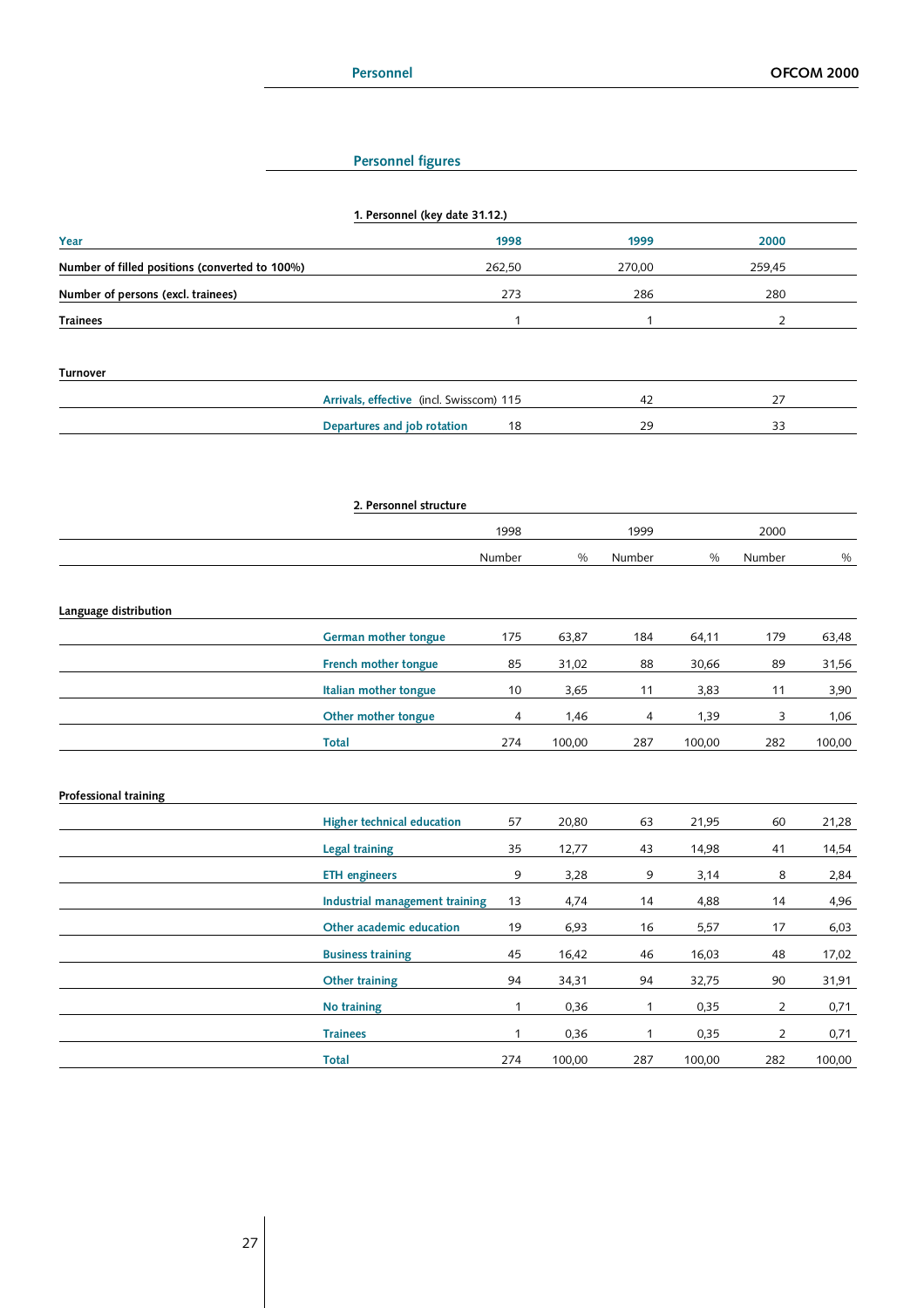# Finance Report

*Both in the individual accounting years and over the 1999-2000 period as a whole, OFCOM needed considerably less financial resources than was agreed in the performance specification. In 1999 we needed 10.2 million francs less and in the year 2000 the figure was six million francs less. The savings requirement specified by parliament (4.7 million francs for both years) was therefore exceeded by 350%.*

## **Expenditure**

Despite additional tasks which were not incorporated in the performance specification (responsibility for co-ordination on the information society, implementation of the decree on non-ionising radiation), over the two years we were able to undershoot the allocated global credit by a total of 16.2 million francs (13.7%). Operating cost consciousness made it possible to save some six million francs. As a result of difficulties in recruiting technical personnel (especially engineers and lawyers), but also thanks to tight management of personnel resources, in the personnel sector we did not spend 3.3 million francs over the two years. The remaining 6.9 million francs were attributable to reduced contributions to international organisations, projects which were deferred or not implemented and investment which was not made.

## **Revenue**

The extra revenue of 5.1 million francs (+4.5%) in the specified two-year period is primarily due to greater use of the frequency spectrum and the demand for microwave links by the new mobile radio operators Orange and diAx. This meant that the cost coverage in the Telecommunications Services Division was higher than expected. The average total marginal cost contribution of 105% is some 15% higher than expected. As a consequence of these results, OFCOM applied to the Department and the Federal Council for an adjustment to the administrative and licence fees; this was implemented on 1 January 2001.

*h t t p : / / w w w . a d m i n . c h / u v e k / d o k u / p r e s s e / 2 0 0 0 / f / 0 0 1 2 0 4 0 1 . h t m*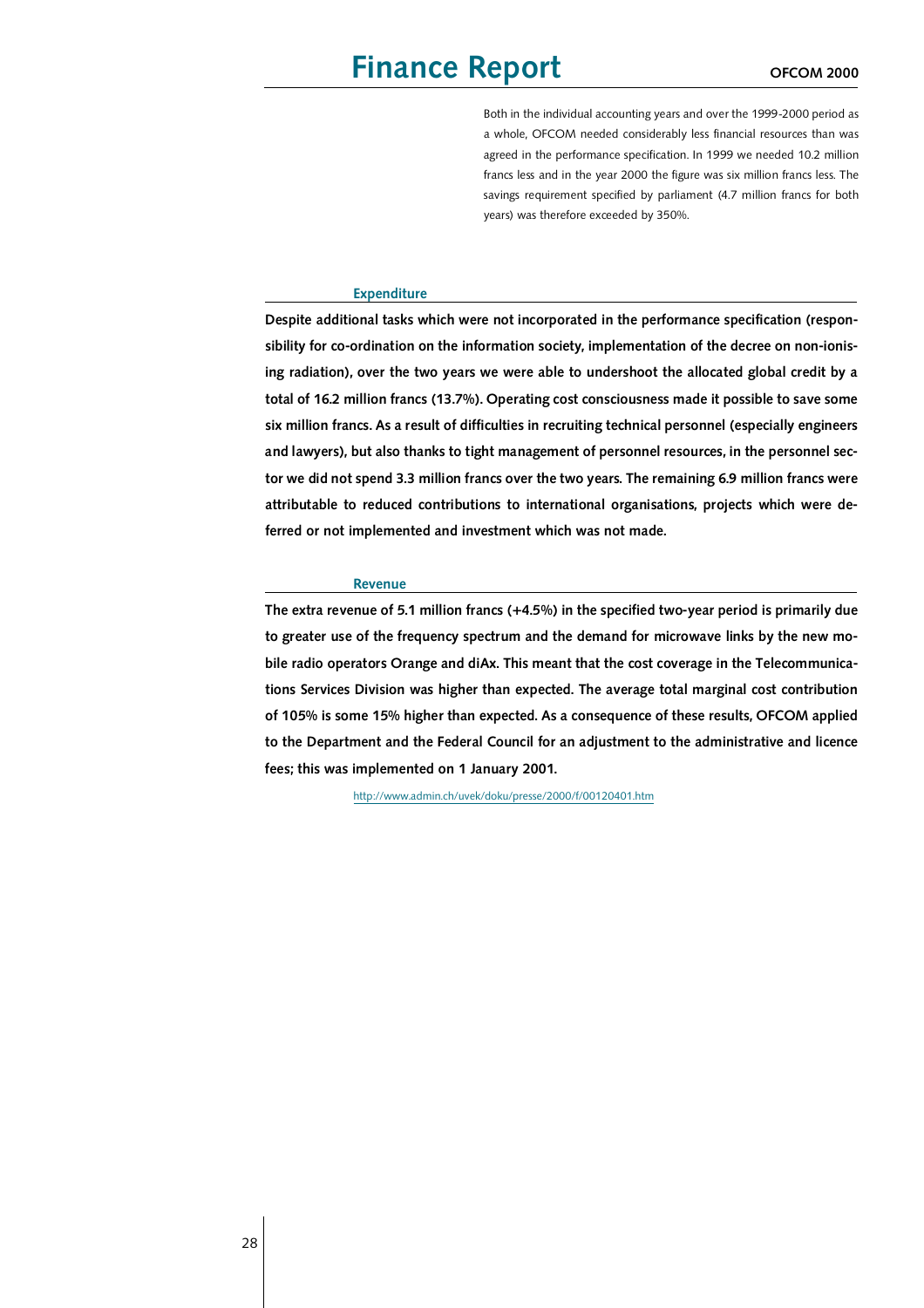## Financial situation over the entire 1999-2000 performance specification period

|                                                       | OFCOM account |        |              |                      |                      |               |
|-------------------------------------------------------|---------------|--------|--------------|----------------------|----------------------|---------------|
| Year                                                  | 1999          | 2000   | <b>Total</b> | <b>Global Budget</b> | <b>Deviation Fr.</b> | $\frac{0}{0}$ |
| I Financial account expenditure                       |               |        |              |                      |                      |               |
| <b>Personnel costs</b>                                | 34,0          | 33,0   | 67,0         | 71,7                 | $-4,7$               | - 6,6         |
| <b>Expenditure on fixed assets</b>                    | 8,9           | 15,0   | 23,9         | 35,4                 | $-11,5$              | $-32,5$       |
| <b>International contributions</b>                    | 5,6           | 5,3    | 10,9         | 12,8                 | $-1,9$               | $-14,8$       |
| Transfer to Dep. ETEC on 1.4.00                       |               |        |              | $-1,9$               |                      |               |
| <b>Total financial expenditure</b>                    | 48,5          | 53,3   | 101,8        | 118,0                | $-16,2$              | $-13,7$       |
| Il Services in relation to the federal administration | 5,9           | 5,4    | 11,3         |                      |                      |               |
| <b>III Imputations</b>                                | 4,8           | 3,4    | 8,2          |                      |                      |               |
| ./. Investments included in the financial expenditure | $-4,31$       | $-4,5$ | $-8,8$       |                      |                      |               |
| Total costs (I-III)                                   | 54,9          | 57,6   | 112,5        | 122,8                | $-10,3$              | $-8,4$        |
| IV Federal treasury revenue                           |               |        |              |                      |                      |               |
| <b>Administration fees</b>                            | 40,0          | 59,1   | 99,1         | 86,2                 | 12,9                 | 15,0          |
| Administration fees, WLL auction                      |               | 0.9    | 0,9          |                      | 0.9                  | 100,0         |
| <b>RTV</b> reception fees                             | 7,5           | 8,5    | 16,0         | 26,8                 | $-10,8$              | $-40,3$       |
| <b>Total revenue</b>                                  | 47,5          | 68,5   | 116,0        | 113,0                | 3,0                  | 2,7           |
| V Extraordinary and exceptional items                 |               |        |              |                      |                      |               |
| <b>Administration fees 1999</b>                       | $+9,6$        | $-9,6$ |              |                      |                      |               |
| <b>Administration fees UMTS auction</b>               |               | $+2,1$ |              |                      |                      |               |
| Proceeds for the period <sup>2</sup>                  | 57,1          | 61,0   |              |                      |                      |               |
| Marginal cost contribution (I-III in % re V)          | 104,0         |        |              | 91,0                 |                      | 14,3          |
| Marginal cost contribution (I-III in % re V)          |               | 106,0  |              | 91,0                 |                      | 16,5          |

*1 ) The 1999 investments were corrected retrospectively.*

*2 ) The proceeds for the period were corrected retrospectively (9.6 million francs of administration fees in the telecom services sector were not entered in the books until the 2000 accounting year).*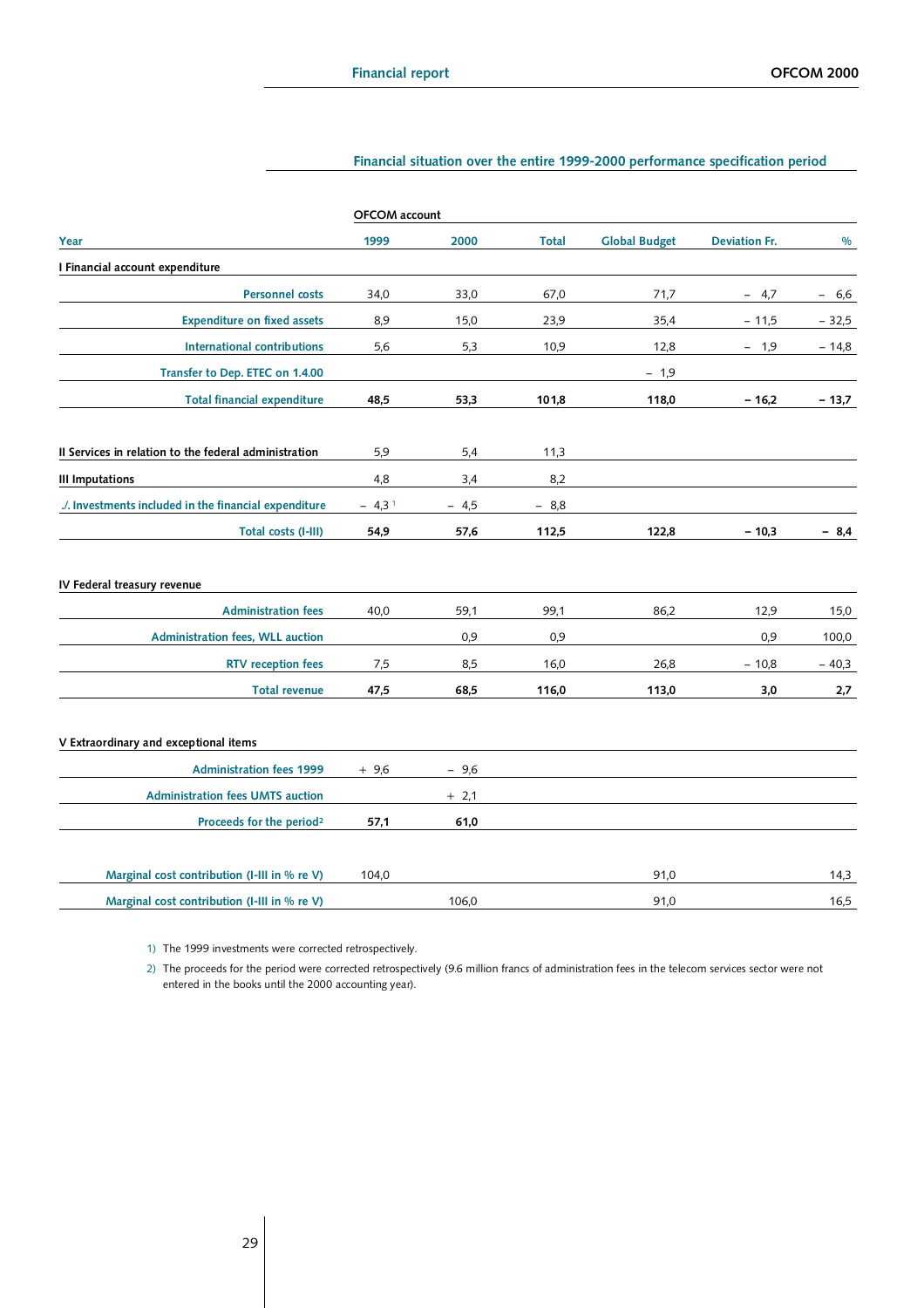|                                    |       | Account per product group |              |                      |                      |               |
|------------------------------------|-------|---------------------------|--------------|----------------------|----------------------|---------------|
| Year                               | 1999  | 2000                      | <b>Total</b> | <b>Global Budget</b> | <b>Deviation Fr.</b> | $\frac{0}{0}$ |
| <b>Telecom services</b>            |       |                           |              |                      |                      |               |
| Costs (million Fr.)                | 18,7  | 21,4                      | 40,1         | 48,6                 | $-8,5$               | $-17,5$       |
| Revenue <sup>1</sup> (million Fr.) | 30,1  | 33,7                      | 63,8         | 46,7                 | $+17,1$              | $+36,6$       |
| Marginal cost contrib. (%)         | 161,0 |                           |              | 96,0                 |                      | $+67,7$       |
| Marginal cost contrib. (%)         |       | 158,0                     |              | 96,0                 |                      | $+64,6$       |
| Radio and television               |       |                           |              |                      |                      |               |
| Costs (million Fr.)                | 14,0  | 14,4                      | 28,4         | 30,5                 | $-2,1$               | $-6,9$        |
| Revenue (million Fr.)              | 8,4   | 9,5                       | 17,9         | 27,9                 | $-10,0$              | $-35,8$       |
| Marginal cost contrib. (%)         | 60,0  |                           |              | 91,0                 |                      | $-34,1$       |
| Marginal cost contrib. (%)         |       | 65,0                      |              | 91,0                 |                      | $-28,6$       |
| Radio licences and equipment       |       |                           |              |                      |                      |               |
| Costs (million Fr.)                | 22,2  | 21,8                      | 44,0         | 45,6                 | $-1,6$               | $-3,5$        |
| Revenue (million Fr.)              | 18,6  | 17,8                      | 36,4         | 38,4                 | $-2,0$               | $-5,2$        |
| Marginal cost contrib. (%)         | 84,0  |                           |              | 84,0                 |                      | $\bf{0}$      |
| Marginal cost contrib. (%)         |       | 82,0                      |              | 84,0                 |                      | 2,4<br>-      |

## Achievement of specified economies

| Year                                                 | 1999 mil. Fr. | $\frac{0}{0}$ | 2000 mil. Fr. | $\frac{0}{0}$ | Total mil. Fr. | $\%$ |
|------------------------------------------------------|---------------|---------------|---------------|---------------|----------------|------|
| Expenditure according to financial plan (29.9.97)    | 60,2          |               | 64,4          |               | 124.6          |      |
| ./. transfer to GS ETEC                              |               |               | $-1,9$        |               | $-1,9$         |      |
| corrected expenditure framework                      | 60.2          |               | 62,5          |               | 122,7          |      |
| ./. expenditure reduction specified economies        | $-1,5$        |               | $-3,2$        |               | $-4.7$         |      |
| Expenditure performance specification 1999/200       | 58,7          |               | 59,3          |               | 118,0          |      |
| ./. expenditure according to annual accounts         | 48,5          |               | 53,3          |               | 101,8          |      |
| Reduced expenditure according to specified economies | 10.2          | 17,4          | 6,0           | 10,1          | 16.2           | 13,7 |
| <b>Fulfilment factor</b>                             | 6,8           |               | 1,9           |               | 3,5            |      |

*1 ) The proceeds for the period were corrected retrospectively (9.6 million francs of administration fees in the telecom services sector were not entered in the books until the 2000 accounting year).*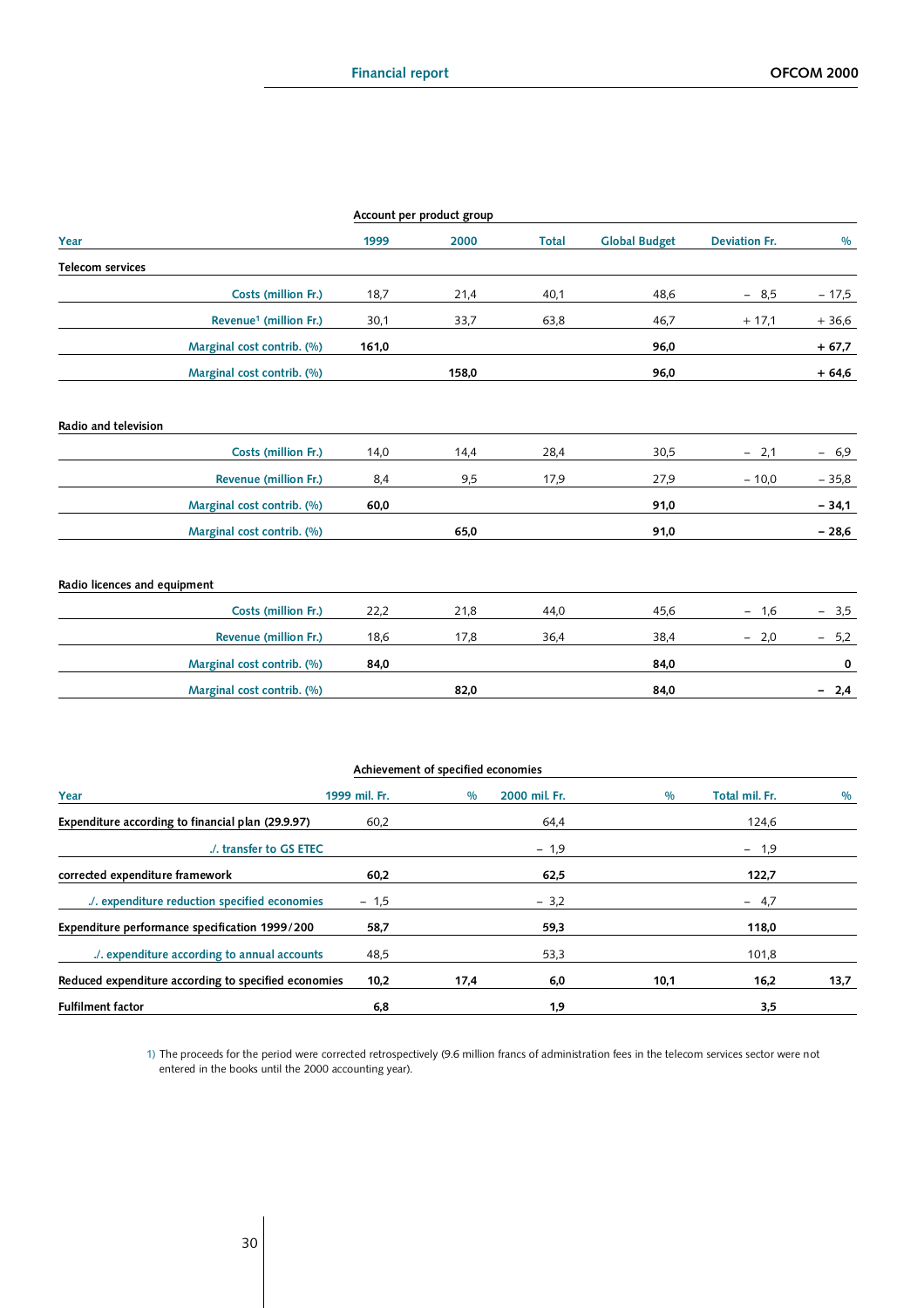## List of Personnel

| <b>Management</b>                                        | <b>Name</b>              | E-Mail                           | <b>Telefon</b> |
|----------------------------------------------------------|--------------------------|----------------------------------|----------------|
| Director                                                 | Marc Furrer              | Marc.Furrer@bakom.admin.ch       | 032 327 55 01  |
| Staff Manager                                            | Andreas Sutter           | Andreas.Sutter@bakom.admin.ch    | 032 327 55 03  |
| <b>Communications Manager</b>                            | Roberto Rivola           | Roberto.Rivola@bakom.admin.ch    | 032 327 55 50  |
|                                                          |                          |                                  |                |
| <b>International Relations</b>                           |                          |                                  |                |
| Manager and Vice-Director                                | Frédéric Riehl           | Frederic.Riehl@bakom.admin.ch    | 032 327 54 54  |
|                                                          |                          |                                  |                |
| <b>Resources and Organisation</b>                        |                          |                                  |                |
| Manager                                                  | Arturo Merlo             | Arturo.Merlo@bakom.admin.ch      | 032 327 58 85  |
| Finance and Accounts                                     | <b>Walter Geiser</b>     | Walter.Geiser@bakom.admin.ch     | 032 327 54 55  |
| Personnel                                                | Georg Caprez             | Georg.Caprez@bakom.admin.ch      | 032 327 55 15  |
| Logistics                                                | Peter Lendenmann         | Peter.Lendenmann@bakom.admin.ch  | 032 327 54 56  |
| IT                                                       | <b>Bruno Frutiger</b>    | Bruno.Frutiger@bakom.admin.ch    | 032 327 55 11  |
|                                                          |                          |                                  |                |
| <b>Radio and Television</b>                              |                          |                                  |                |
| Manager and Vice-Director                                | Martin Dumermuth         | Martin.Dumermuth@bakom.admin.ch  | 032 327 55 45  |
| National and International Media                         | Peter Marti              | Peter.Marti@bakom.admin.ch       | 032 327 55 44  |
| Local Media and Dissemination                            | Marcel Regnotto          | Marcel.Regnotto@bakom.admin.ch   | 032 327 55 35  |
| Radio and Television Supervisory Service                 | Carole Gerber            | Carole.Gerber@bakom.admin.ch     | 032 327 54 49  |
|                                                          |                          |                                  |                |
| <b>Telecom Services</b>                                  |                          |                                  |                |
| Manager and Deputy Director                              | Peter Fischer            | Peter.Fischer@bakom.admin.ch     | 032 327 55 99  |
| Policy and Planning                                      | Matthias Ramsauer        | Matthias.Ramsauer@bakom.admin.ch | 032 327 55 10  |
| <b>Fixed Network Services and Universal Service</b>      | Armin Blum               | Armin.Blum@bakom.admin.ch        | 032 327 55 79  |
| Mobile and Satellite Radio Services                      | René Dönni               | Rene.Doenni@bakom.admin.ch       | 032 327 55 43  |
| Numbering and Addressing                                 | François Maurer          | Francois.Maurer@bakom.admin.ch   | 032 327 55 76  |
|                                                          |                          |                                  |                |
| <b>Radio Licences and Equipment</b>                      |                          |                                  |                |
| Manager and Vice-Director                                | Véronique Gigon          | Veronique.Gigon@bakom.admin.ch   | 032 327 54 48  |
| Coordination Office                                      | Bernhard Pfander         | Bernhard.Pfander@bakom.admin.ch  | 032 327 54 42  |
| Equipment                                                | Gerhard Käser            | Gerhard.Kaeser@bakom.admin.ch    | 032 327 55 65  |
| Radio Licences                                           | Rudolf Rieder            | Rudolf.Rieder@bakom.admin.ch     | 032 327 58 20  |
| Market and Law, German-speaking Switzerland              | Daniel Büttler           | Daniel.Buettler@bakom.admin.ch   | 032 327 54 45  |
| Market and Law, French- and Italian-speaking Switzerland | Patricia Voisard Vollmer | Patricia.Voisard@bakom.admin.ch  | 032 327 55 91  |
|                                                          |                          |                                  |                |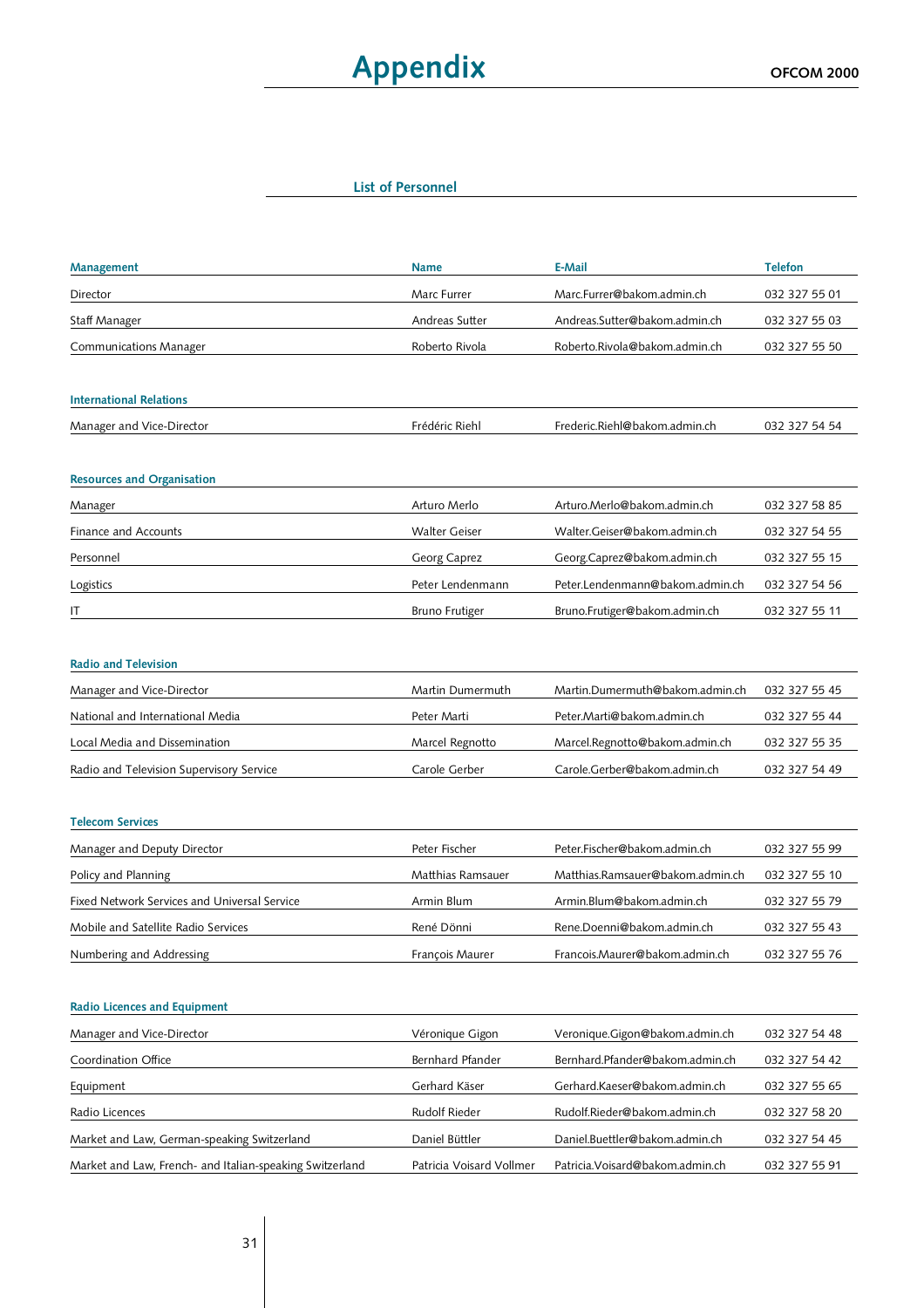| <b>Frequency Management</b> | <b>Name</b>         | E-Mail                              | Telefon       |
|-----------------------------|---------------------|-------------------------------------|---------------|
| Manager                     | Peter Pauli         | Peter.Pauli@bakom.admin.ch          | 032 327 57 00 |
| Radio Principles            | Daniel Vergères     | Daniel.Vergeres@bakom.admin.ch      | 032 327 57 20 |
| Frequency Planning          | PhilippeHorisberger | Philippe.Horisberger@bakom.admin.ch | 032 327 54 11 |
| Frequency Allocation        | Konrad Vonlanthen   | Konrad Vonlanthen@bakom.admin.ch    | 032 327 55 83 |
| Radio Monitoring            | vacant              |                                     | 032 327 57 30 |
|                             |                     |                                     |               |

**Contact** 

You can reach us by telephone on 032 327 55 11 (switchboard), or by fax on 032 327 55 55

Please send correspondence to: OFCOM, P.O. box, 2501 Biel-Bienne

## www.ofcom.ch

This also features details of how to find us and a map with the two offices: Zukunftstrasse 44 in Biel and Ipsachstrasse 10 in Nidau, plus the branch offices.



*h t t p : / / w w w . b a k o m . c h / s p e c i a l / m a i n b u t t o n s / c o n t a c t s / i n d e x– e . h t m l*

OFCOM has support points throughout Switzerland. They enable us to perform our monitoring function in the interest of a telecommunications market which functions effectively. In order to optimise activities in the frequency management sector, the centralisation of certain tasks in Biel is being tested. One branch office respectively in Italian-, French- and German-speaking Switzerland is intended to ensure speedy reactions throughout Switzerland.